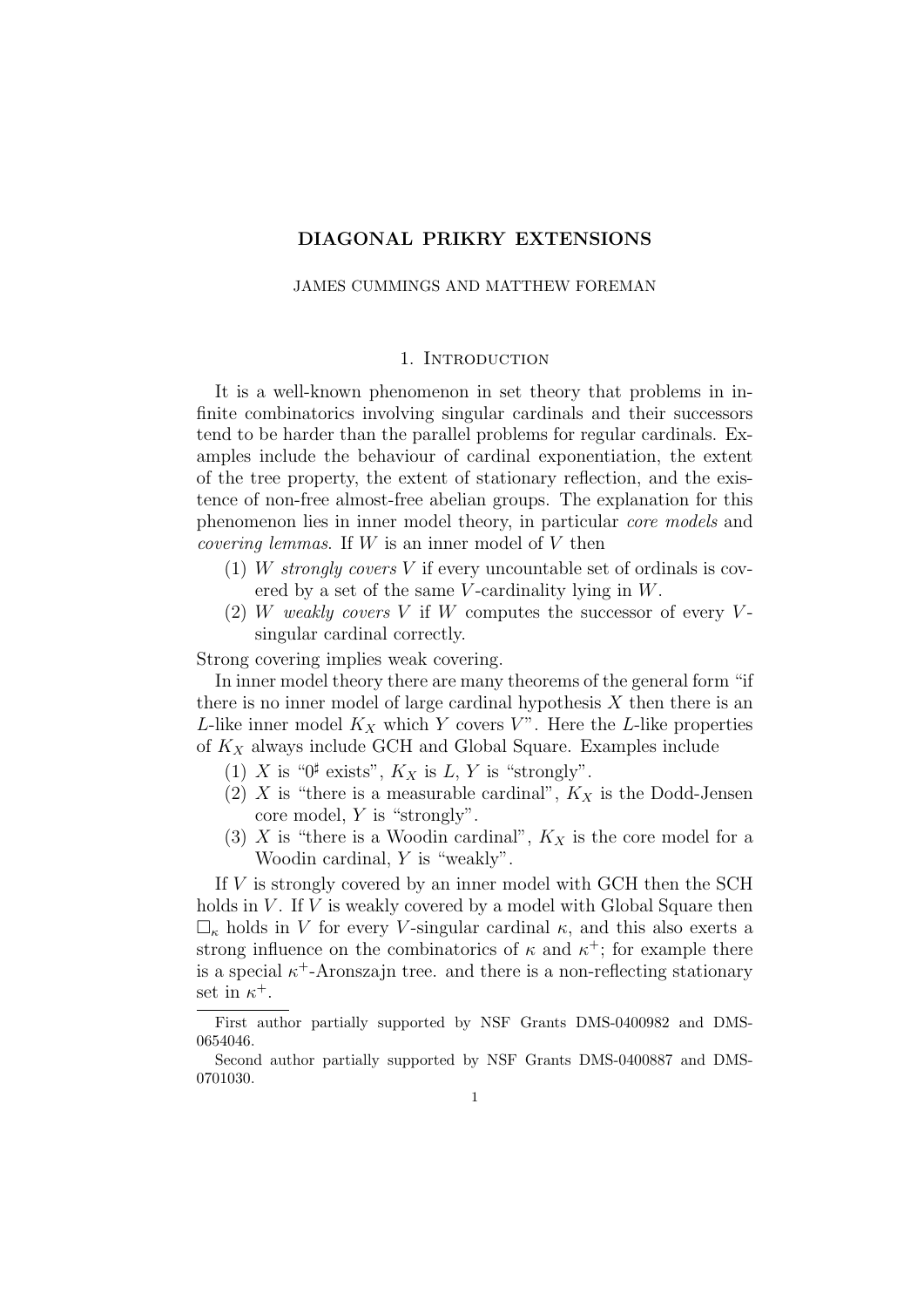Research on problems involving singular cardinals has given birth to the field of *singular cardinal combinatorics*. For the reasons we have discussed, the combinatorics of singular cardinals is closely bound up with large cardinals and L-like combinatorial principles, and involves many questions of consistency and independence. This is by no means the whole story: working in ZFC set theory Shelah has built a sophisticated theory about the power sets of singular cardinals (*PCF theory*), which implies for example that some consequences of GCH involving singular cardinals are outright theorems of ZFC.

In a series of papers with Magidor [4, 6, 7, 5] we explored the intricate web of relations between PCF theory, combinatorial principles such as square, large cardinals, stationary reflection, and forcing axioms. One of our guiding ideas was that certain objects in set theory are "canonical invariants" whose definitions may depend on the Axiom of Choice but which are independent of the choices made.

Our prior results include a PCF analysis of the generic extension by Prikry forcing (which makes a measurable cardinal into a singular cardinal of cofinality  $\omega$ ), and a number of results in which non-reflecting objects of various kinds (including non-reflecting stationary sets) are constructed from PCF theoretic hypotheses. In this paper we continue this line of research.

We will prove some results in singular cardinal combinatorics, mostly by analysing the generic extensions produced by "diagonal" versions of Prikry forcing. The forcing poset used in Theorem 2.14 was introduced by Gitik and Sharon [14]. The forcing poset used in Theorem 4.19 and Remark 5.4 was introduced by Gitik and Magidor [13], and was put in the simplified form which we use here by Gitik [12].

Most of our results are connected with Shelah's PCF theory, in particular the concepts of good scale and very good scale. Let  $\lambda$  be a singular cardinal, and let A be an unbounded subset of  $\lambda$  which consists of regular cardinals and has order type  $cf(\lambda)$ . Then a scale of length  $\lambda^+$  in  $\prod A$  is a sequence of length  $\lambda^+$  of elements of  $\prod A$  which is increasing and cofinal in the eventual domination ordering. If such a scale exists we will say that A carries a scale of length  $\lambda^+$ ; one of the basic results in PCF theory is Shelah's theorem that for every singular cardinal  $\lambda$  there is at least one A which carries a scale of length  $\lambda^+$ .

A scale  $\langle f_\beta : \beta < \lambda^+ \rangle$  of length  $\lambda^+$  in  $\prod A$  is called good (resp. very good) if there is a club set  $F \subseteq \lambda^+$ , such that for every  $\alpha \in F$  with  $cf(\lambda) < cf(\alpha)$  there exist an unbounded (resp. club) set  $E \subseteq \alpha$  and an element  $\bar{\kappa} \in A$  such that  $\langle f_{\beta}(\kappa) : \beta \in E \rangle$  is strictly increasing for all  $\kappa \in A$  with  $\kappa > \bar{\kappa}$ .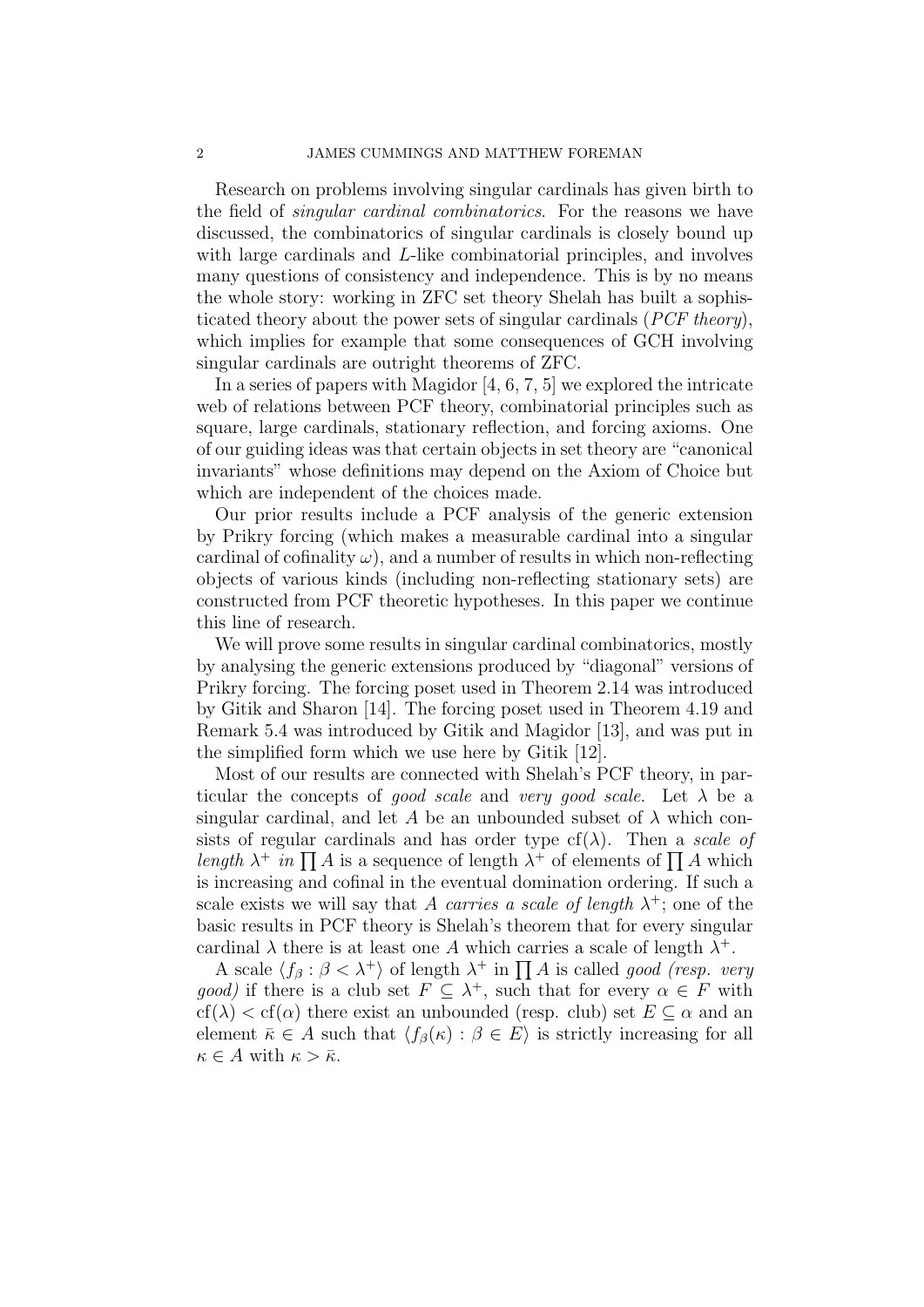For a detailed discussion of such scales and their applications, we refer the reader to the papers [9] and [4].

The existence of such scales is closely connected with other important phenomena in singular cardinal combinatorics. We briefly review some of the main facts.

Let  $\lambda$  be singular and let  $\mathcal A$  be the set of  $A \subseteq \lambda$  such that A consists of regular cardinals,  $ot(A) = cf(\lambda)$ , and A carries a scale of length  $\lambda^+$ .

- (1) If  $\Box_{\lambda}$  holds then every  $A \in \mathcal{A}$  carries a very good scale [4].
- (2) If the weak square principle  $\Box_{\lambda}^*$  (or even the weaker approachability property) holds then every  $A \in \mathcal{A}$  carries a good scale [4].
- (3) It is consistent that  $\square^*_{\lambda}$  holds while no  $A \in \mathcal{A}$  carries a very good scale [4].
- (4) If the Chang conjecture  $(\lambda^+, \lambda) \rightarrow (cf(\lambda)^+, cf(\lambda))$  holds, then no  $A \in \mathcal{A}$  carries a good scale [9].
- (5) If  $A \in \mathcal{A}$  and A carries a good scale, then all scales of length  $\lambda^+$  in  $\prod A$  are good [9].

Notice in particular that in statements 1-4, all  $A \in \mathcal{A}$  are behaving in the same way. In statement 5 all scales on a particular set  $A \in \mathcal{A}$  are behaving in the same way.

In their paper "On SCH and the approachability property" [14] Gitik and Sharon solved several questions about singular cardinals.

- Woodin asked whether the failure of the Singular Cardinals Hypothesis (SCH) at a singular cardinal  $\kappa$  implies that Jensen's weak square principle  $\Box_{\kappa}^*$  holds.
- Cummings, Foreman and Magidor [4] asked whether the existence of a a very good scale of length  $\kappa^+$  implies that  $\Box^*_{\kappa}$  holds.

In the paper [14] a model is constructed in which there is a singular strong limit  $\kappa$  of cofinality  $\omega$  such that

- (1) Some cofinal subset of  $\kappa$  carries a very good scale of length  $\kappa^+$ .
- (2) The weak square  $\Box^*_{\kappa}$  fails (in fact the weaker approachability property fails).

The model can be built either with  $2^{\kappa} = \kappa^+$  or  $2^{\kappa} > \kappa^+$ .

In Theorem 2.14, we prove that in the model of [14] there is a cofinal set of regular cardinals in  $\kappa$  which has order type  $\omega$  and carries a nongood scale of length  $\kappa^+$ . This provides an alternative proof that the approachability property fails in that model. Theorem 2.14 gives the first example known to us of a model where some cofinal subsets of a singular cardinal carry good scales, while others do not. At the end of Section 2 we discuss some related work and some open questions.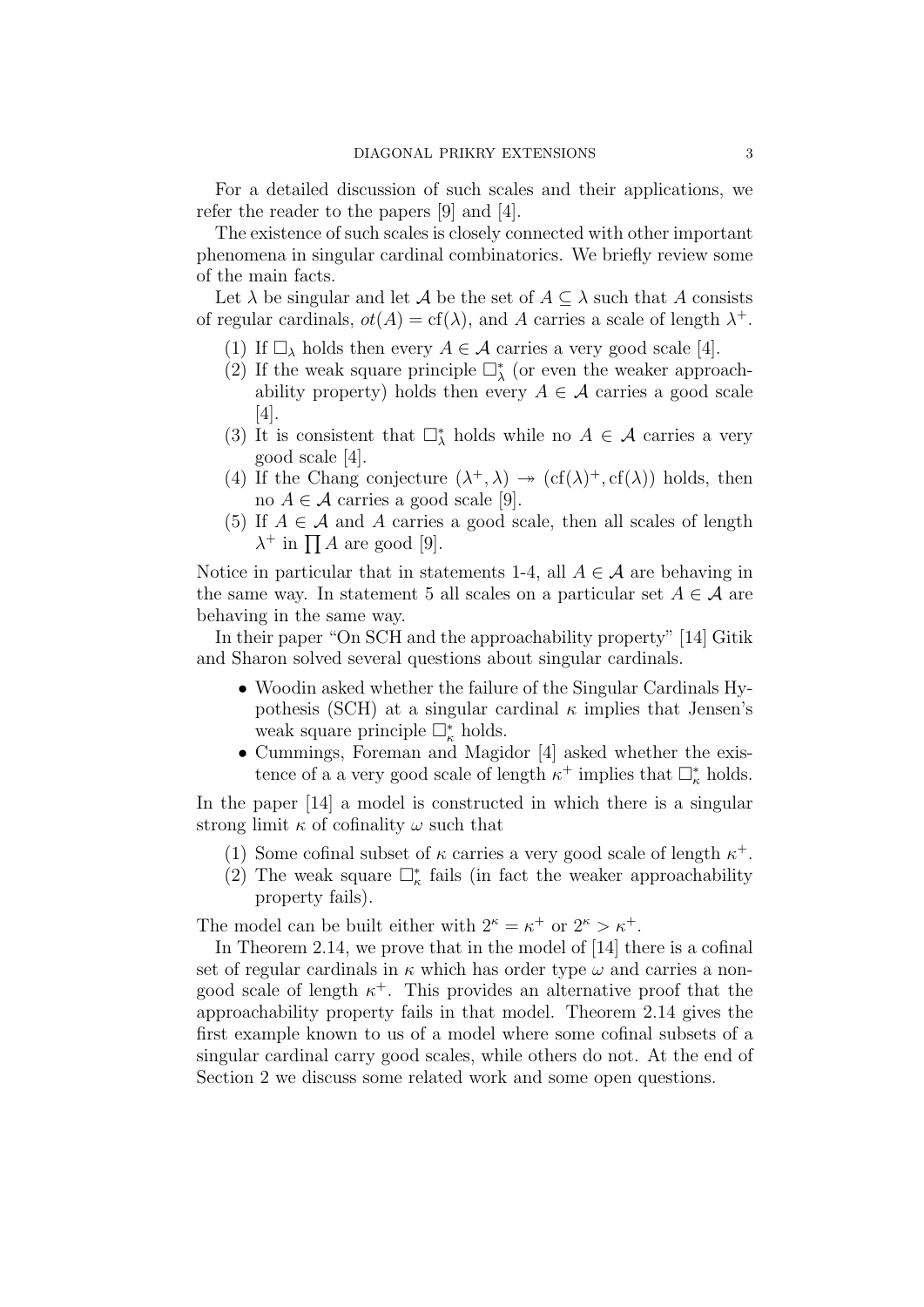As we mentioned already, if  $A \subseteq \lambda$  and A carries a good scale then all scales of length  $\lambda^+$  in  $\prod A$  are good. By contrast Theorem 3.1 shows that this is not the case for very good scales. In fact we show that consistently there can be a set A which carries two scales, one of which is very good and the other is very far from being very good.

Theorem 4.19 is concerned with very strong large cardinal axioms at the level of "rank into rank embeddings". Recall that given any elementary embedding  $j : V \to M$  or  $j : V_{\mu} \to V_{\mu}$  we may define the *critical sequence* by  $\kappa_0 = \text{crit}(j)$  and  $\kappa_{n+1} = j(\kappa_n)$  for all  $n < \omega$ . In the following discussion we let  $\lambda$  be sup<sub>n</sub>  $\kappa_n$ . Kunen's celebrated inconsistency result [17] implies (Corollary 23.14 b in Kanamori's book [16]) that if  $j: V \to M$  then  $V_{\lambda+1} \nsubseteq M$ . We consider the axiom asserting "there is  $j: V \to M$  with  $V_{\lambda} \subseteq M$ ". Using an extender based Prikry forcing [13, 12] we show that this axiom is consistent with  $2^{\lambda} > \lambda^{+}$ . The proof is atypical among proofs that Prikry-style forcings preserve large cardinals in that we will be extending an elementary embedding from the ground model rather than an iterate of such an embedding.

Remark 5.4 also hinges on a PCF analysis. In his thesis [24] Assaf Sharon produced a model in which SCH fails at a singular strong limit cardinal  $\kappa$  of cofinality  $\omega$ , and every stationary subset of  $\kappa^+$  reflects. The starting point is a model built by extender based Prikry forcing, but it can only be the starting point because Sharon shows that in that sort of model there is always a non-reflecting stationary set of cofinality  $\omega$  points in  $\kappa^+$ . In Remark 5.4 we show that his construction can be viewed in a PCF theoretic light: to be a bit more explicit we show that extender based Prikry forcing adds a good scale in a canonical way, and we identify Sharon's non-reflecting set with a natural PCF theoretic object.

## 2. Scales in the Gitik-Sharon model

We start by sketching the construction of [14], referring the reader to that paper for the details. For definiteness we will outline the version of the argument which gives a singular strong limit  $\kappa$  of cofinality  $\omega$ with  $2^{\kappa} = \kappa^+$ .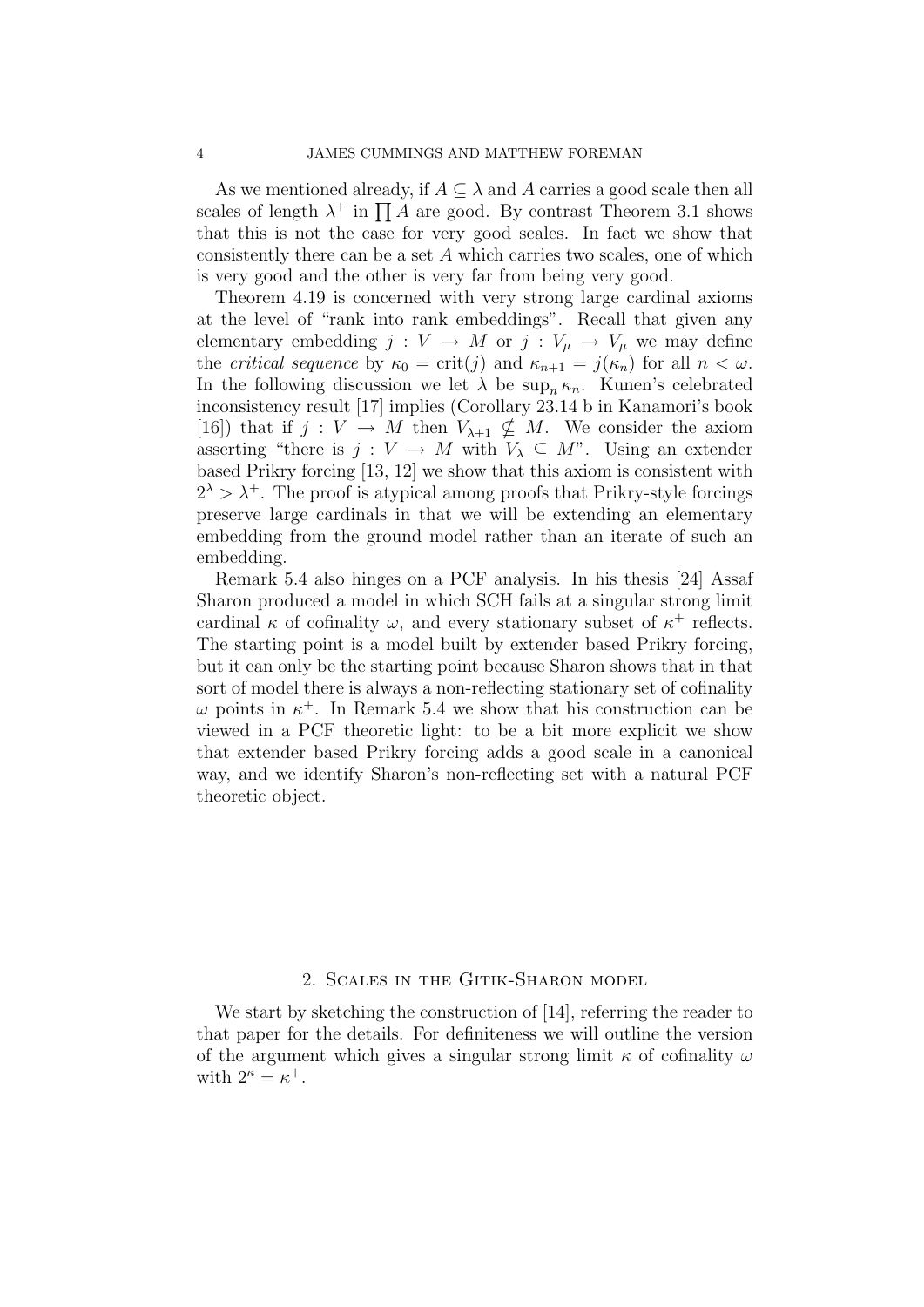- Prepare the ground model so that  $\kappa$  is supercompact and  $2^{\kappa} =$  $2^{\kappa^{+\omega}} = \mu$ , where  $\mu = \kappa^{+\omega+1}$ . Arrange<sup>1</sup> that there exist a supercompactness measure U on  $P_{\kappa}\mu$  and functions  $F_{\beta} \in K_{\kappa}$  for  $\beta < \mu$  such that  $j_U(F_\beta)(\kappa) = \beta$ .
- Project U via  $x \mapsto x \cap \kappa^{+n}$  to get supercompactness measures  $U_n$  on  $P_{\kappa} \kappa^{+n}$ . That is to say

$$
U_n = \{ A \subseteq P_{\kappa} \kappa^{+n} : \{ x \in P_{\kappa} \mu : x \cap \kappa^{+n} \in A \} \in U \}.
$$

Each  $U_n$  concentrates on the set  $X_n$  of those  $x \in P_{\kappa} \kappa^{+n}$  such that  $\kappa_x =_{def} x \cap \kappa$  is an inaccessible cardinal and  $ot(x) = \kappa_x^{+n}$ .

• Define the main forcing  $\mathbb D$ . A condition in  $\mathbb D$  is an  $\omega$ -sequence

$$
p = \langle x_0, \dots x_{n-1}, A_n, A_{n+1}, \dots \rangle
$$

where  $x_i \in X_i$  for  $i \leq n$ ,  $A_i \subseteq X_i$  and  $A_i \in U_i$  for  $i \geq n$ ,  $x_i \subseteq x_{i+1} \cap \kappa_i$ ,  $\text{ot}(x_i) < \kappa_{x_{i+1}}$ . We call *n* the *length* and write  $n = \text{lh}(p)$ . We call  $\langle x_j : j \rangle n$  the lower part, and  $\langle A_j : j \rangle n$ the *upper part* of the condition  $p$ . Another condition

$$
q = \langle y_0, \ldots y_{m-1}, B_m, B_{m+1} \ldots \rangle
$$

extends p if and only if  $m \geq n$ ,  $y_i = x_i$  for  $i \leq n$ ,  $y_i \in A_i$ for  $n \leq i < m$ , and  $B_i \subseteq A_i$  for  $i \geq m$ . We say q is a direct extension of p and write  $q \leq^* p$  when  $q \leq p$  and  $lh(p) = lh(q)$ .

We summarise some key properties of the forcing poset  $\mathbb{D}$  [14].

- Fact 2.1. (1) Questions in the forcing language can be decided by direct extensions. In particular no bounded subsets of  $\kappa$  are added, so  $\kappa$  is preserved, as are cardinals and cofinalities below κ.
	- (2) The poset  $\mathbb D$  is  $\kappa^{+\omega}$ -centered, in particular it has the  $\kappa^{+\omega+1}$ -c.c.
	- (3) The generic object G is an infinite sequence  $\langle y_i : i \in \omega \rangle$  such that  $y_i \in X_i$ ,  $y_i \subseteq y_{i+1}$  and  $\bigcup_i y_i = \kappa^{+\omega}$ . We typically write  $\kappa_i$ for  $\kappa_{y_i}$ . Since  $\bigcup_i y_i = \kappa^{+\omega}$ ,  $\kappa^{+\omega}$  is collapsed to have cardinality  $\kappa$ , as are the cardinals  $\kappa^{+n}$  for  $0 < n < \omega$ .

<sup>&</sup>lt;sup>1</sup>This will be true if we start with  $\kappa$  supercompact, make  $\kappa$  Laver indestructible [19] and then add  $\mu$  many functions  $\langle F_\alpha : \alpha < \mu \rangle$  from  $\kappa$  to  $\kappa$  by forcing with the poset P whose conditions are partial functions p of cardinality less than  $\kappa$  from  $\mu \times \kappa$  to  $\kappa$ , ordered by extension. To see this perform the argument of [19] with the following modification: at the end of the proof of the Theorem (page 387, last paragraph), choose the master condition  $s \in j(\mathbb{P})$  to satisfy  $(*)$  and in addition to force that  $j(F_\alpha)(\kappa) = \alpha$  for all  $\alpha < \mu$ . This is easy to do: if  $f : \mu \times \kappa \to \kappa$  is the generic function added by  $\mathbb{P}$ , then s is the condition in  $j(\mathbb{P})$  such that dom(s) =  $j^{\mu} \mu \times (\kappa + 1), s(j(\alpha), \beta) = f(\alpha, \beta)$  and  $s(j(\alpha), \kappa) = \alpha$  for  $\alpha < \mu, \beta < \kappa$ .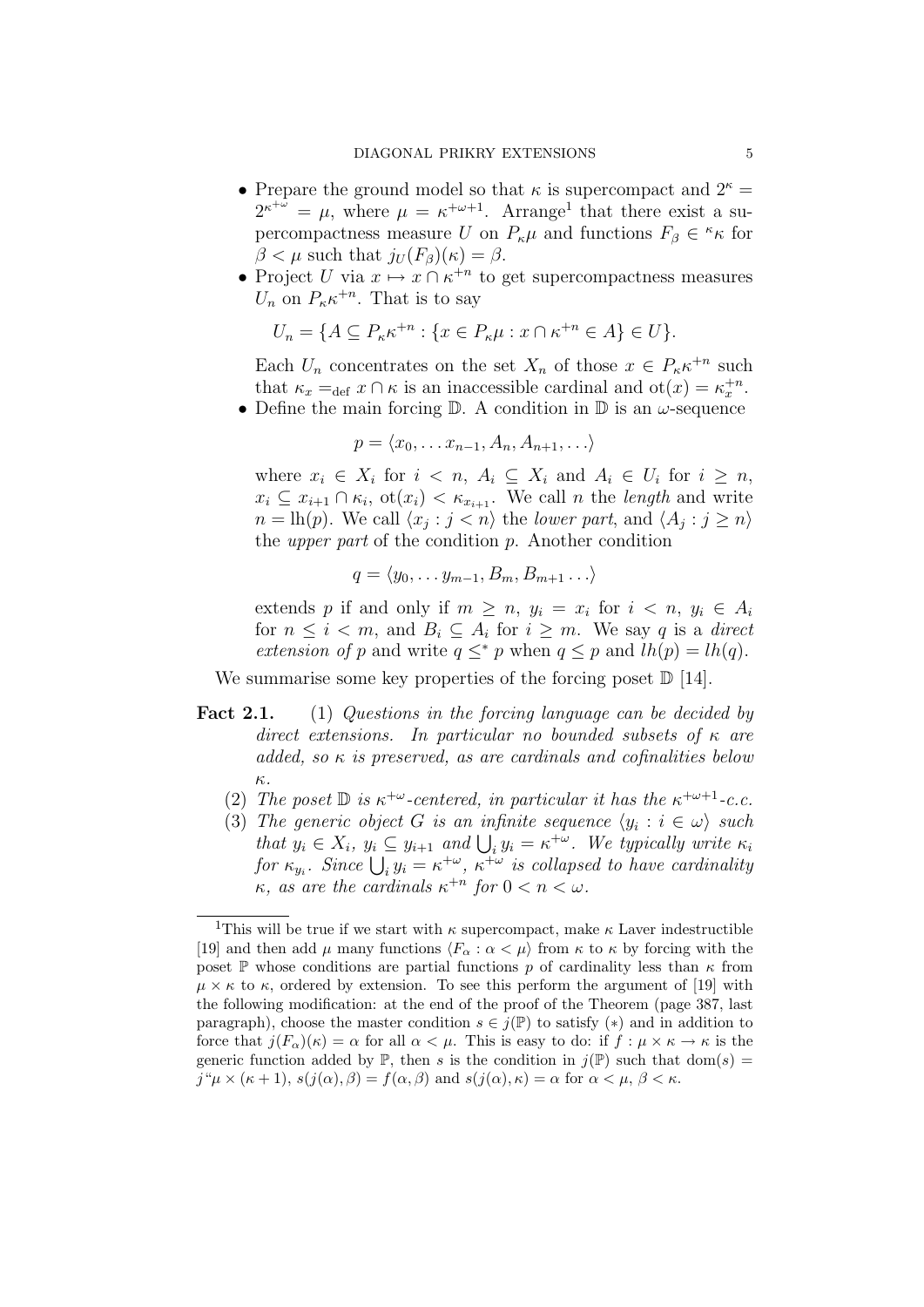- (4) For each  $n \in \omega$ ,  $\kappa^{+n} = \bigcup_i y_i \cap \kappa^{+n}$ . So after forcing with  $\mathbb{D}$ ,  $\kappa$  is a cardinal of cofinality  $\omega$  and  $\kappa^{+n}$  (for  $0 < n < \omega$ ) is an ordinal of cardinality κ and cofinality  $\omega$ . In particular every  $\beta < \mu$  has uncountable cofinality in  $V[G]$  if and only if  $\omega < \text{cf}(\beta) < \kappa$  in V, and in this case  $cf^V(\beta) = cf^{V[G]}(\beta)$ .
- (5) Since the cardinals  $\kappa^{+i}$  for  $0 < i \leq \omega$  are collapsed and  $\mathbb D$  has  $\mu$ c.c. it follows that  $\mu$  is preserved, and  $\mu = (\kappa^{+\omega+1})^V = (\kappa^+)^{V[G]}$ .
- (6) If  $\langle A_i : i \langle \omega \rangle \in V$  is such that  $A_i \in U_i$  for all i then  $y_n \in A_n$ for all large n (in fact this characterises genericity).
- (7) If  $A \in V[G]$  is a set of ordinals such that  $ot(A) = \beta$  where  $\omega < \beta = cf^V(\beta) < \kappa$ , then there is an unbounded  $B \subseteq A$  with  $B \in V$ .

As usual when working with Prikry forcing, the main technical tool for analysing  $\mathbb D$  is a suitable *diagonal intersection lemma*. The proof is an application of the normality of the measures  $U_n$ .

**Lemma 2.2** (Diagonal intersection lemma for  $D$ ). Let LP be the set of lower parts and let  $\langle A_s : s \in LP \rangle$  be an LP-indexed family of upper parts such that  $s \cap A_s \in \mathbb{D}$  for all s.

Then there exists a sequence  $\langle B_0, B_1 \ldots \rangle$  such that for every n

- (1)  $B_n \in U_n$ .
- (2) For every lower part  $s = \langle x_0, \ldots x_{n-1} \rangle$  of length n, every extension of the condition  $\langle x_0, \ldots x_{n-1}, B_n, B_{n+1}, \ldots \rangle$  is compatible with  $s^\frown A_s$ .

Such a sequence  $\langle B_0, B_1 \ldots \rangle$  is called a *diagonal intersection* of the family  $\langle A_s : s \in LP \rangle$ .

**Remark 2.3.** The forcing poset  $\mathbb{D}$  is a sort of diagonal version of the supercompact Prikry forcing of Magidor [21]. We briefly review this forcing: if W is a supercompactness measure on  $P_{\kappa} \nu$  for some  $\nu > \kappa$  then conditions in the supercompact Prikry forcing  $\mathbb{P}_W$  have the form  $(x_0, \ldots x_{n-1}, A)$  where  $x_i \in P_{\kappa} \nu$ ,  $A \in W$ ,  $x_i \subseteq x_{i+1}$  and  $ot(x_i) \in x_{i+1} \cap \kappa$ . The ordering is the usual Prikry-style one. This forcing satisfies properties analogous to those listed in Fact 2.1. In particular no bounded subsets of  $\kappa$  are added, and all cardinals in the interval  $[\kappa, \nu]$  have cofinality  $\omega$  and cardinality  $\kappa$  in the extension by  $\mathbb{P}_W$ . We can view  $\mathbb{D}$  as interpolated between  $\mathbb{P}_U$  and the  $\mathbb{P}_{U_i}$ , more precisely:

(1) Let X be the set of  $x \in P_{\kappa} \kappa^{+\omega+1}$  such that  $x \cap \kappa^{+i} \in X_i$  for all i. It is easy to see that  $X \in U$ . If we force with  $\mathbb{P}_U$  below the condition (X) and  $\langle z_i : i < \omega \rangle$  is the resulting generic sequence then  $\langle z_i \cap \kappa^{+i} : i \langle \omega \rangle$  is generic for  $\mathbb{D}$ .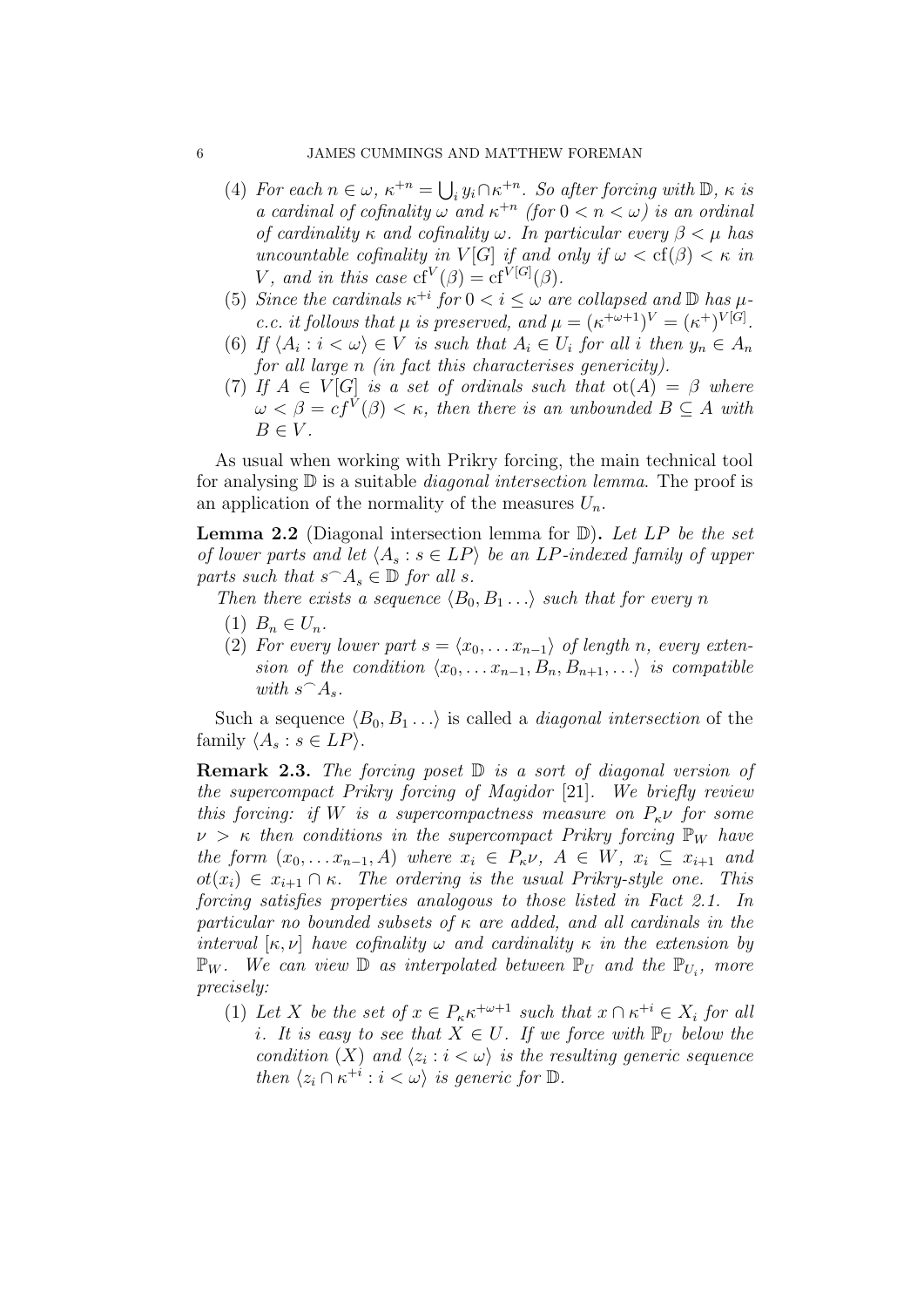(2) If  $\langle y_i : i \langle \omega \rangle$  is generic for  $\mathbb{D}$ , then for each  $n \langle \omega \rangle$  the sequence  $\langle y_i \cap \kappa^{+n} : i < \omega \rangle$  is generic for  $\mathbb{P}_{U_n}$ .

Working in  $V[G]$  where G is D-generic, we will describe two cofinal  $\omega$ -sequences in  $\kappa$  such that one carries a very good scale and the other carries no good scale. The very good scale was defined by Gitik and Sharon [14].

Our main tool for analysing scales in the extension by  $\mathbb D$  is the following result, which is a direct descendent of the analysis of scales in a Prikry extension [15]. We recall our convention that  $\kappa_n = \kappa_{y_n} = y_n \cap \kappa$ , where  $\langle y_i : i \langle \omega \rangle$  is a D-generic sequence.

**Lemma 2.4.** (Bounding lemma) Let  $\eta : \omega \to \kappa$  be such that  $\eta(n)$ is a successor ordinal with  $\eta(n) > n$ . Let  $G = \langle y_i : i \langle \omega \rangle$  be  $D$ generic. Let  $h \in V[G]$  with  $h \in \prod_n \kappa_n^{+\eta(n)}$ . Then there exists a sequence  $\langle H_n : n \langle \omega \rangle \in V$  such that  $\text{dom}(H_n) = X_n$ ,  $H_n(x) \langle \kappa_x^{+\eta(n)} \rangle$  for all  $x \in X_n$ , and  $h(n) < H_n(y_n)$  for all large n.

*Proof.* Let h be a name and let  $p = \langle x_0, \ldots, x_n, A_{n+1}, \ldots \rangle$  be a condition forcing that  $\dot{h} \in \prod_n \kappa_n^{+\eta(n)}$ .

Let t be a lower part extending  $\langle x_0, \ldots x_n \rangle$ , say  $t = \langle x_0, \ldots x_m \rangle$  for some  $m \geq n$ . Then the condition q with lower part t and trivial upper part determines the value of  $\kappa_m$ , namely it forces it to be  $\kappa_{x_m}$ . So q forces that  $\dot{h}(m) < \kappa_{x_m}^{+\eta(m)}$ , where we note that  $\kappa_{x_m}^{+\eta(m)} < \kappa$  because  $\kappa_{x_m} < \kappa$  and  $\eta(m) < \kappa$ .

By the direct extension property and the  $\kappa$ -completeness of the measures  $U_j$  we may therefore find an upper part  $A_t$  such that  $t \cap A_t$  determines the value of  $\dot{h}(m)$ , say  $t \hat{} A_t \Vdash \dot{h}(m) = g(t)$ . We now form the diagonal intersection  $\langle B_0, B_1, \ldots \rangle$ , and build a direct extension  $p' = \langle x_0, \dots x_{n-1}, A'_n, A'_{n+1}, \dots \rangle$  by setting  $A'_m = A_m \cap B_m$  for  $m \ge n$ .

By construction p' forces that  $\dot{h}(m) = g(\langle y_0, \ldots y_m \rangle)$  for all  $m \geq n$ , where  $\langle y_0, y_1, \ldots \rangle$  is the generic  $\omega$ -sequence added by D. For each m and each  $z \in X_m$  we have  $|z| = \kappa_z^{+m}$ , and so there are at most  $\kappa_z^{+m}$ many lower parts  $\langle z_0, \ldots z_m \rangle$  with  $z_m = z$ ; accordingly we define

 $H_m(z) = \sup\{g(\langle z_0, \ldots z_m\rangle)+1 : \langle z_0, \ldots z_m\rangle \text{ a lower part with } z_m = z\}$ Then  $H_m(z) < \kappa_z^{+\eta(m)}$  because  $\eta(m) > m$ , and p' forces that  $\dot{h}(m) <$  $H_m(y_m)$  for all  $m \geq n$ .

2.1. The bad scale. Recall that in V we have  $2^{\kappa^{+\omega}} = \kappa^{+\omega+1} = \mu$ . Working in V we fix a scale  $\langle G_\beta : \beta < \mu \rangle$  in  $\prod_n \kappa^{+n+1}$ . Standard arguments due to Shelah (see for instance [3] or [9] for the details) show that owing to the supercompactness of  $\kappa$  there are stationarily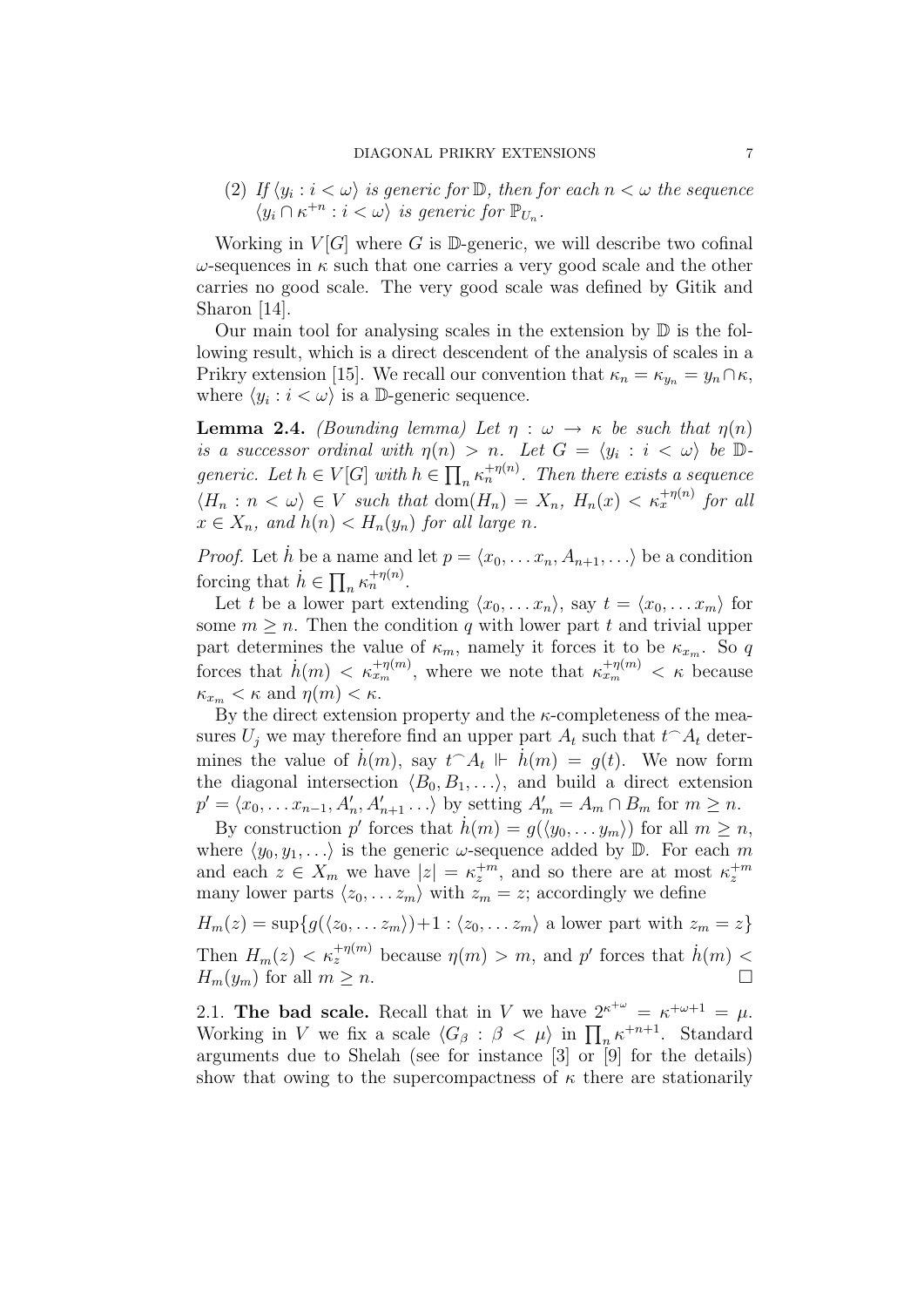many  $\alpha \in \mu \cap \text{cof}(<\kappa)$  which are not good points. For each n and each  $\eta < \kappa^{+n+1}$  fix a function  $F_n^{\eta}$  with domain  $X_n$  such that  $F_n^{\eta}(x) < \kappa_x^{+n+1}$ for all  $x \in X_n$ , and  $[F_n^{\eta}]_{U_n} = \eta$ . This is possible because  $Ult(V, U_n)$  is closed under  $\kappa^{+n}$ -sequences, so that  $\kappa^{+n+1} = (\kappa^{+n+1})^{Ult(V,U_n)}$ .

Now let  $G = \langle y_i : i \langle \omega \rangle$  be D-generic. Working in  $V[G]$  we define a sequence of functions  $\langle g_\beta : \beta < \mu \rangle$  in  $\prod_n \kappa_n^{n+1}$ , by setting  $g_\beta(n) =$  $F_n^{G_\beta(n)}(y_n)$ .

 $\prod_n \kappa_n^{+n+1}$ , and this scale is not good. **Lemma 2.5.** In V[G] the sequence  $\langle g_{\beta} : \beta \langle \mu \rangle$  forms a scale in

*Proof.* We work in the model  $V[G]$ .

**Claim 2.6.** The sequence  $\langle g_{\beta} : \beta \langle \mu \rangle$  is increasing modulo finite.

*Proof.* Let  $\beta < \gamma < \mu$ , then for all large n we have  $G_{\beta}(n) < G_{\gamma}(n)$ , so that  $F_n^{G_\beta(n)} \lt_{U_n} F_n^{G_\gamma(n)}$ . If we let  $A_n = \{x \in X_n : F_n^{G_\beta(n)}(x) \lt \}$  $F_n^{G_\gamma(n)}(x)$ } then  $y_n \in A_n$  for all large n, so by definition  $g_\beta(n) < g_\gamma(n)$ for all large n.

**Claim 2.7.** The sequence  $\langle g_{\beta} : \beta \langle \mu \rangle$  forms a scale in  $\prod_{n} \kappa_n^{n+1}$ 

*Proof.* Let  $h \in V[G]$  with  $h \in \prod_n \kappa_n^{n+1}$ . By the Bounding Lemma we obtain  $\langle H_n : n \langle \omega \rangle \in V$  so that  $h(n) \langle H_n(y_n) \rangle$  for all large *n*. The map  $n \mapsto [H_n]_{U_n}$  is in V and is an element of  $\prod_n \kappa^{+n+1}$ , and since the  $G_\beta$  form a scale in  $\prod_n \kappa^{+n+1}$  we may find  $\beta$  such that  $[H_n]_{U_n} < G_{\beta}(n)$  for all large n. Since  $G_{\beta}(n) = [F_n^{G_{\beta}(n)}]_{U_n}$ , we see that if  $A_n = \{x \in X_n : H_n(x) < F_n^{G_\beta(n)}(x)\}\$  then  $A_n \in U_n$  for all large n. Then  $y_n \in A_n$  for all large n, so  $h(n) < H_n(y_n) < g_\beta(n)$  for all large  $n.$ 

# Claim 2.8. In  $V[G]$  the scale  $\langle g_{\beta} : \beta < \mu \rangle$  is not good.

*Proof.* Suppose that in  $V[G]$  we have a point  $\alpha < \mu$  where  $\omega < cf(\alpha)$ κ such that  $\alpha$  is good for the scale  $\langle g_\beta : \beta < \mu \rangle$ . By Fact 2.1  $\omega$  <  $cf(\alpha) < \kappa$  in V also. We will show that  $\alpha$  is good in V for the scale  $\langle G_\beta : \beta < \mu \rangle$ . Since stationary sets in  $\kappa^{+\omega+1}$  are preserved by the  $\kappa^{+\omega}$ centered poset D, and the scale  $\langle G_\beta : \beta < \mu \rangle$  has stationarily many points which are not good, this is enough to show that in  $V[G]$  the scale  $\langle q_\beta : \beta < \mu \rangle$  has stationarily many points which are not good.

By Fact 2.1 every unbounded subset of  $\alpha$  in  $V[G]$  contains an unbounded set from the ground model. So we may assume that there exist  $A \in V$  unbounded in  $\alpha$  and m witnessing that  $\alpha$  is good for the scale  $\langle g_{\beta} : \beta < \mu \rangle$ , that is to say  $\langle g_{\beta}(t) : \beta \in A \rangle$  is strictly increasing for all  $t > m$ .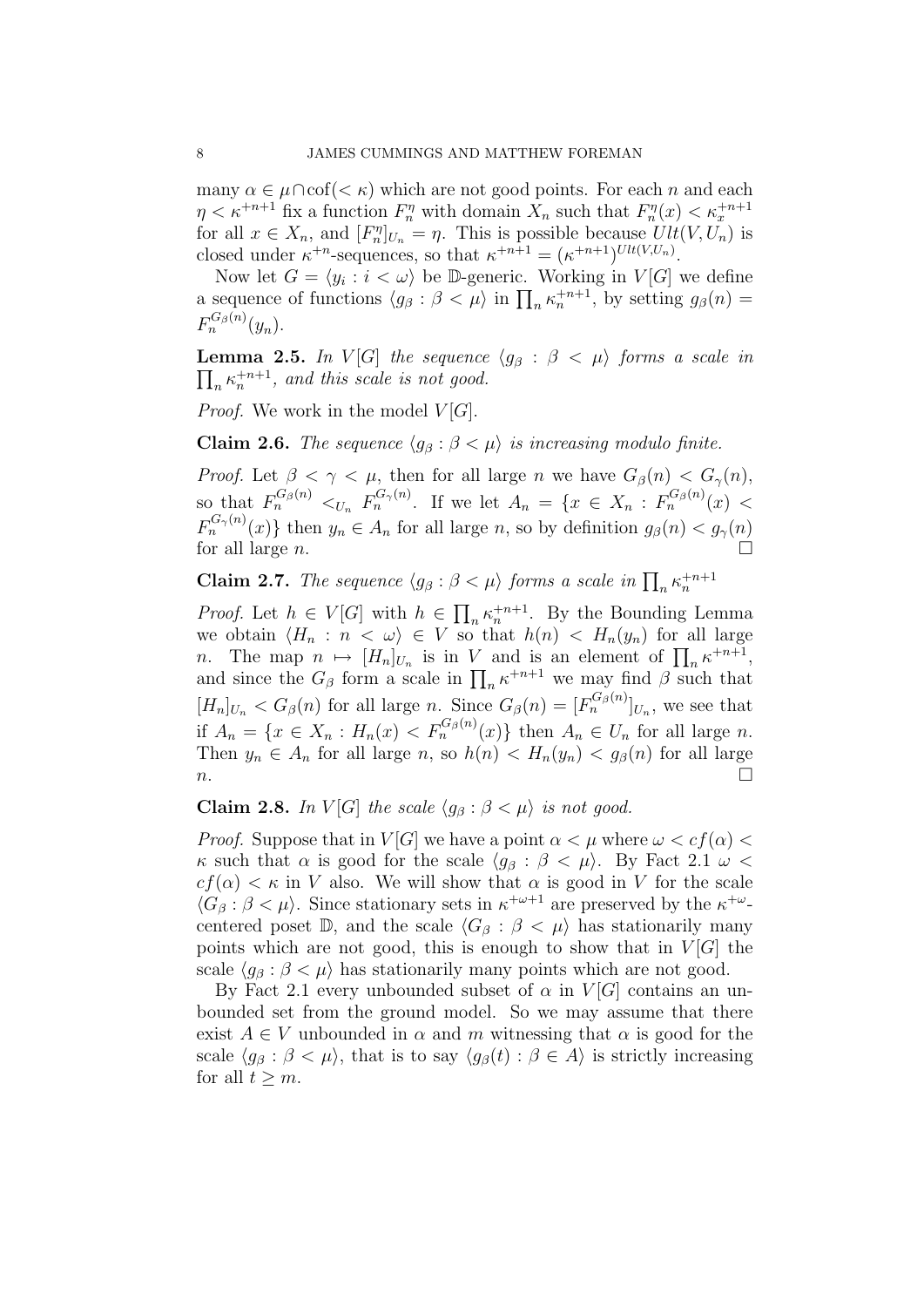We choose a condition  $p = \langle x_0, \ldots x_{n-1}, A_n \ldots \rangle$  forcing that "A and m witness that  $\alpha$  is good for the scale  $\langle \dot{g}_{\beta} : \beta < \mu \rangle$ ". It must be the case that for every  $t \in \omega$  with  $t \geq m, n$  there are  $U_t$ -many  $x \in A_t$ such that the sequence  $\langle F_t^{G_\beta(t)} \rangle$  $t_t^{\alpha_{\beta}(t)}(x) : \beta \in A$  is strictly increasing: for otherwise we can extend p to q forcing that " $\langle \dot{g}_{\beta}(t) : \beta \in A \rangle$  is not strictly increasing".

Let  $\beta, \gamma \in A$  with  $\beta < \gamma$  and let  $t \geq m, n$ ; then  $\{x \in X_t : F_t^{G_\beta(t)}\}$  $t^{\mathbf{G}\beta^{(t)}}(x) <$  $F_t^{G_\gamma(t)}$  $\{G_{\gamma}(t)_{t}(x)\}\in U_{t},$  so  $G_{\beta}(t)=[F_{t}^{G_{\beta}(t)}]$  $[t_{t}^{G_{\beta}(t)}]_{U_{t}}< [F_{t}^{G_{\gamma}(t)}]$  $[\sigma_t^{\mathbf{G}_{\gamma}(t)}]_{U_t} = G_{\gamma}(t)$ . So  $\langle G_{\beta}(t)$  :  $\beta \in A$  is strictly increasing for every  $t \geq m, n$ . By definition it follows that in V the ordinal  $\alpha$  is a good point for the scale  $\langle G_\beta : \beta < \mu \rangle$ .  $\Box$ 

This concludes the proof of Lemma 2.5.

$$
\qquad \qquad \Box
$$

Remark 2.9. Lemma 2.5 gives an alternative proof that the approachability property fails in the model of Gitik and Sharon.

2.2. The very good scale. For completeness we describe the very good scale defined by Gitik and Sharon in the extension by D. Recall that we prepared V so that there exist functions  $F_\beta: \kappa \to \kappa$  such that  $j_U(F_\beta)(\kappa) = \beta$  for every  $\beta < \mu$ . Working in  $V[G]$ , we define a sequence  $\langle f_\beta : \beta < \mu \rangle$  of functions in  $\prod_n \kappa_n^{+\omega+1}$  by setting  $f_\beta(n) = F_\beta(\kappa_n)$ .

**Lemma 2.10.** In V[G] the sequence  $\langle f_\beta : \beta < \mu \rangle$  forms a very good scale in  $\prod_n \kappa_n^{+\omega+1}$ .

*Proof.* We work in the model  $V[G]$ .

**Claim 2.11.** The sequence  $\langle f_\beta : \beta < \mu \rangle$  is increasing modulo finite.

*Proof.* Let  $\beta < \gamma < \mu$ . Then each  $U_n$  concentrates on the set of those  $x \in X_n$  such that  $F_\beta(\kappa_x) < F_\gamma(\kappa_x)$ , and so as in the proof of Lemma 2.5 genericity implies that  $f_{\beta}(n) < f_{\gamma}(n)$  for all large n.

**Claim 2.12.** The sequence  $\langle f_\beta : \beta < \mu \rangle$  forms a scale in  $\prod_n \kappa_n^{+\omega+1}$ .

*Proof.* Let  $h \in \prod_n \kappa_n^{+\omega+1}$ , and apply the Bounding Lemma to find a sequence  $\langle H_n : n \leq \omega \rangle \in V$  with  $H_n(x) < \kappa_x^{+\omega+1}$  for all  $x \in X_n$ , and  $h(n) < H_n(y_n)$  for all large n. Now define a map  $H_n^*$  with domain  $P_{\kappa}\mu$ by  $H_n^*(y) =_{\text{def}} H_n(y \cap \kappa^{+n})$ , and let  $\beta_n = [H_n^*]_U$ . Since  $H_n^*(y) < \kappa_y^{+\omega+1}$ for all y, it follows by normality that  $\beta_n < \kappa^{+\omega+1}$ , so we may choose  $\beta < \kappa^{+\omega+1}$  with  $\beta_n < \beta$  for all n. It is easy to see that each  $U_n$ concentrates on the set of those  $x \in X_n$  such that  $H_n(x) < F_\beta(\kappa_x)$ , and so by genericity we get that  $h(y_n) < f_\beta(n)$  for all large n.

**Claim 2.13.** In  $V[G]$  the scale  $\langle f_\beta : \beta < \mu \rangle$  is very good.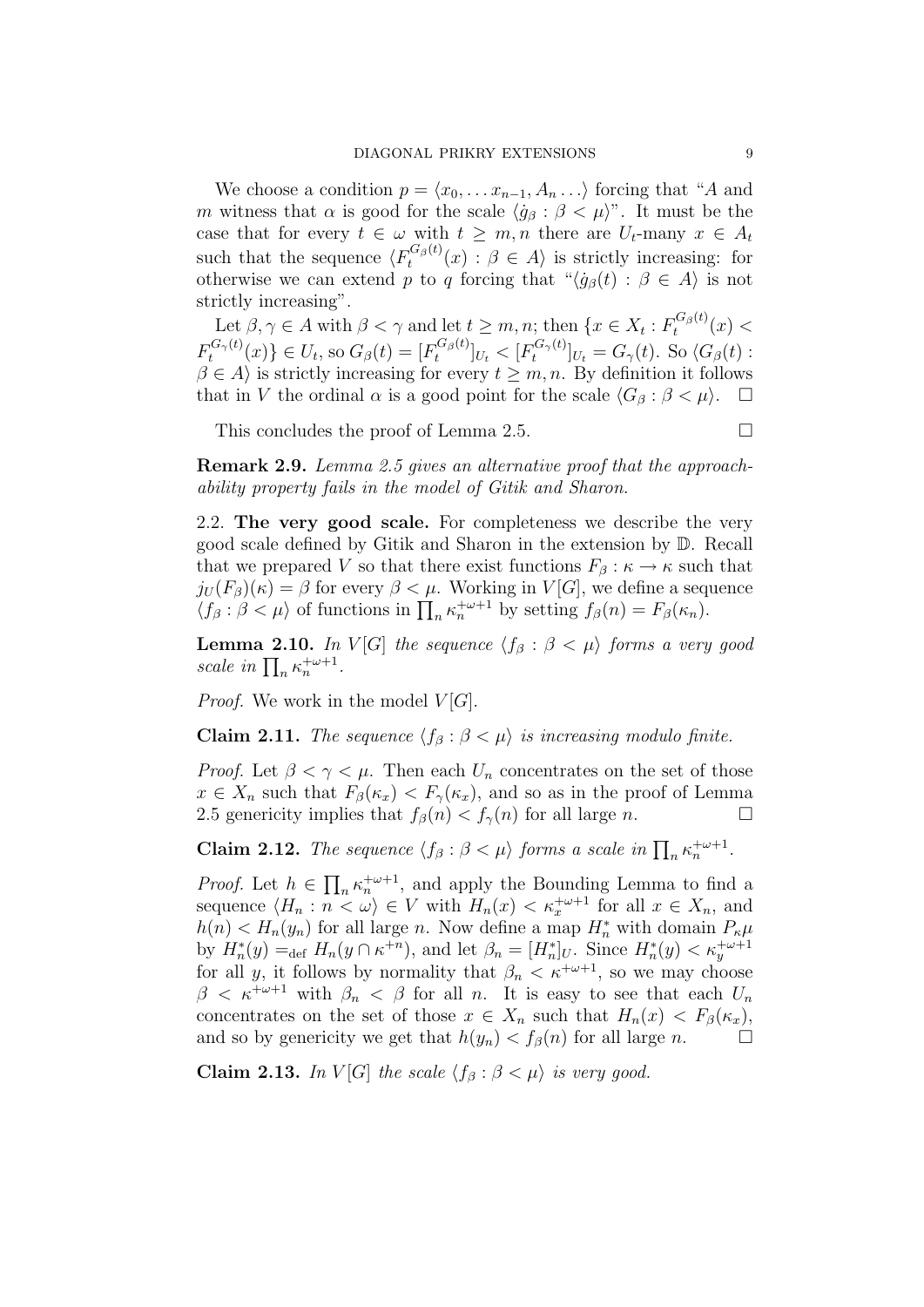Proof. As in the proof of Lemma 2.5, we only need to consider ordinals  $\alpha < \mu$  where  $\omega < cf(\alpha) < \kappa$  in V. Given such an  $\alpha$  we fix  $A \in V$  a club subset of  $\alpha$  with  $\mathrm{ot}(A) < \kappa$ . It is easy to see that each  $U_n$  concentrates on the set of those  $x \in X_n$  such that the sequence  $\langle F_\beta(\kappa_x) : \beta \in A \rangle$  is increasing and continuous, so by genericity for all sufficiently large  $n$ the sequence  $\langle f_\beta(n) : \beta \in A \rangle$  is increasing and continuous.

This concludes the proof of Lemma 2.10.

Combining the results of Lemmas 2.5 and 2.10, we have proved the following Theorem.

**Theorem 2.14.** If G is  $\mathbb{D}$ -generic then in  $V[G]$ 

- (1) The set  $\{\kappa_n^{+\omega+1} : n < \omega\}$  carries a very good scale.
- (2) The set  $\{\kappa_n^{+n+1} : n < \omega\}$  carries a scale which is not good.

The lack of uniformity in the PCF structure of  $V[G]$  which is made manifest in Theorem 2.14 seems intriguing. It is vaguely reminiscent of the situation in some models of Shelah [25, 26], where there is a stationary and co-stationary set  $S \subseteq \omega_1$  such that  $\diamondsuit_S$  holds but on  $S^c$ the universe resembles a model of Martin's Axiom.

We finish this section with some remarks and open questions. For some background (and more questions) we refer the reader to Foreman's paper [8] from the proceeding of the 2004 Banff Singular Cardinal Combinatorics meeting.

**Remark 2.15.** Results of the same kind as Theorem 2.14 have recently been proved in some related models.

- (1) In an early version of this paper, we raised the question of whether Theorem 2.14 can be generalised to singular cardinals of uncountable cofinality. In her doctoral thesis Dima Sinapova answered this question. Sinapova [27] introduced a version of the Gitik-Sharon forcing which makes a supercompact cardinal  $\kappa$  into a singular cardinal of uncountable cofinality, and showed that in her model there are cofinal sets carrying a non-good scale and a very good scale.
- (2) Itay Neeman [23] used a variant of the Gitik-Sharon construction to produce a model in which the Singular Cardinals Hypothesis fails at a singular cardinal  $\kappa$  of cofinality  $\omega$ , and  $\kappa^+$  has the tree property. This model also has both a non-good scale and a very good scale.

We finish with some questions:

(1) Are there other interesting scales of length  $\kappa^+$  in the models of [14] or [27]?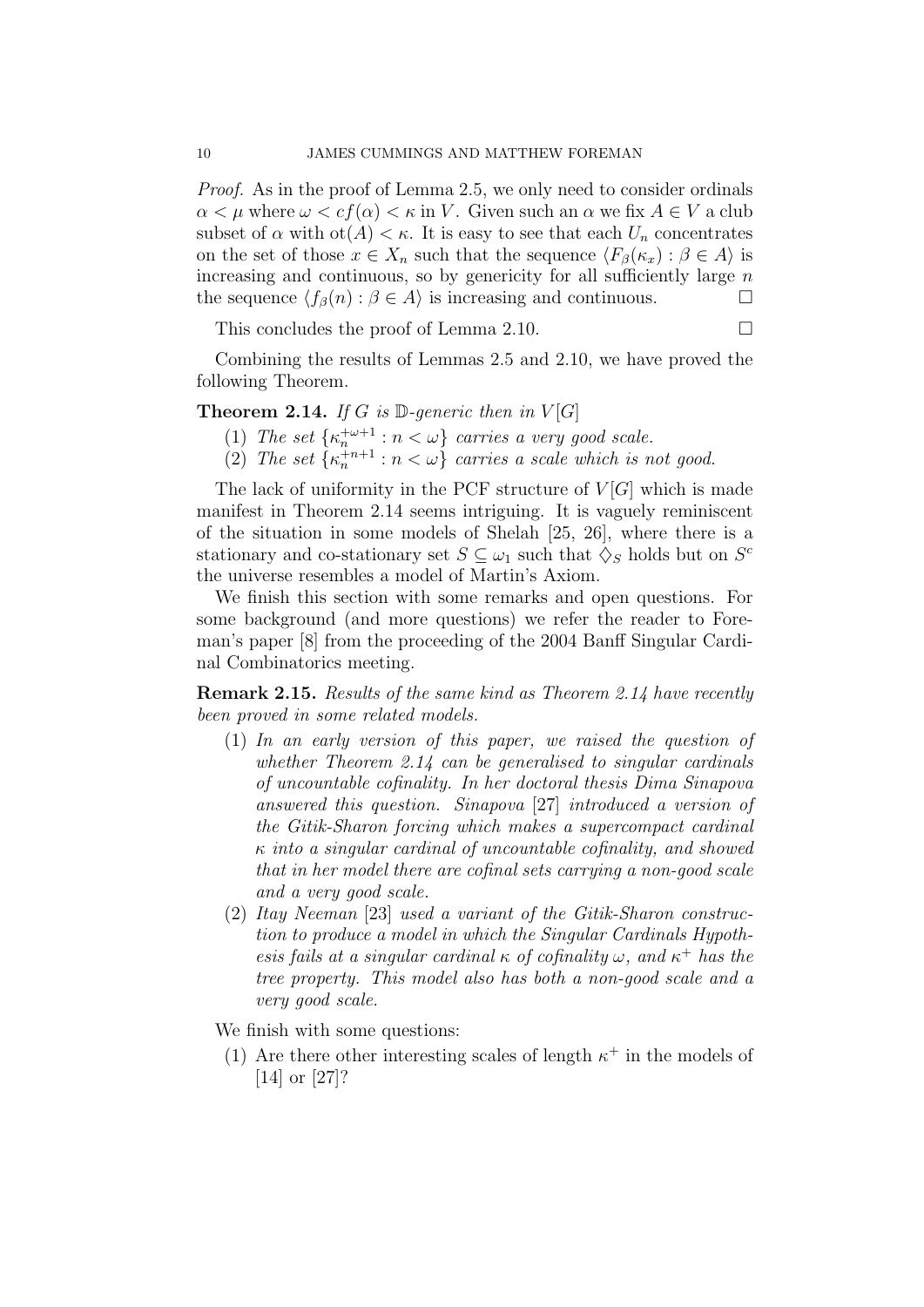- (2) In the scale of Lemma 2.5, in which case of Shelah's Trichotomy Theorem ([3]) do the non-good points fall?
- (3) What can be proved in ZFC about the extent of good scales? For example when the first PCF generator exists, does it have a maximal subset on which good scales can live?
- (4) Let  $\lambda$  be singular and suppose that *every* cofinal set of regular cardinals in  $\lambda$  with order type cf( $\lambda$ ) carries a very good scale. Does this imply that the approachability property holds, or that there exists a  $\lambda^+$ -Aronszajn tree?
- (5) There are several open problems regarding the question whether the results we have discussed can be brought down to small singular cardinals. As far as we know the following are still open:
	- (a) Can it be the case that  $\aleph_{\omega}$  is strong limit and there exist both very good and non-good scales of length  $\aleph_{\omega+1}$ ? Gitik and Sharon [14] build a model where this will hold with  $\aleph_{\omega^2}$  in place of  $\aleph_{\omega}$ , also a model where these scales will exist and  $pp(\aleph_{\omega}) > \aleph_{\omega+1}$ .
	- (b) Can there exist a singular strong limit cardinal  $\kappa$  which is not a cardinal fixed point, such that  $2^{\kappa} > \kappa^+$  and  $\kappa^+$  has the tree property?

## 3. Debasing a very good scale

As we mentioned in Section 1, the concept of "good scale" is quite robust. To be more precise, suppose that  $\lambda$  is singular, A is a set of regular cardinals which is cofinal in  $\lambda$  with order type cf( $\lambda$ ), and  $\langle f_{\alpha} : \alpha < \lambda^+ \rangle$  and  $\langle g_{\alpha} : \alpha < \lambda^+ \rangle$  are both scales in  $\prod A$ . If we let C be the set of  $\gamma < \lambda^+$  such that for every  $\alpha < \gamma$  there is  $\beta < \gamma$ with  $f_{\alpha} <^* g_{\beta}$  and  $g_{\alpha} <^* f_{\beta}$ , then C is a club subset of  $\lambda^+$ . It is easy to see that if  $\gamma \in C$  then the properties " $\gamma$  is a good point for  $\langle f_{\alpha} : \alpha < \lambda^+ \rangle$ " and " $\gamma$  is a good point for  $\langle g_{\alpha} : \alpha < \lambda^+ \rangle$ " are equivalent; in particular one scale is good if and only if the other scale is good. More generally this shows that we may assign to A a subset of  $\lambda^+$  which is well-defined modulo clubs and turns out to be a stationary set with a close relationship to the combinatorics of  $\lambda$  and  $\lambda^+$ . This "good set" is an example of the kind of "canonical structure" which we discussed in our earlier papers [6] and [7], and is a key object in many problems about singular cardinals (see for example [22] or [2]).

The difference between the definition of good point and very good point looks quite small, but we will show in this section that the difference is quite substantial in the sense that the set of very good points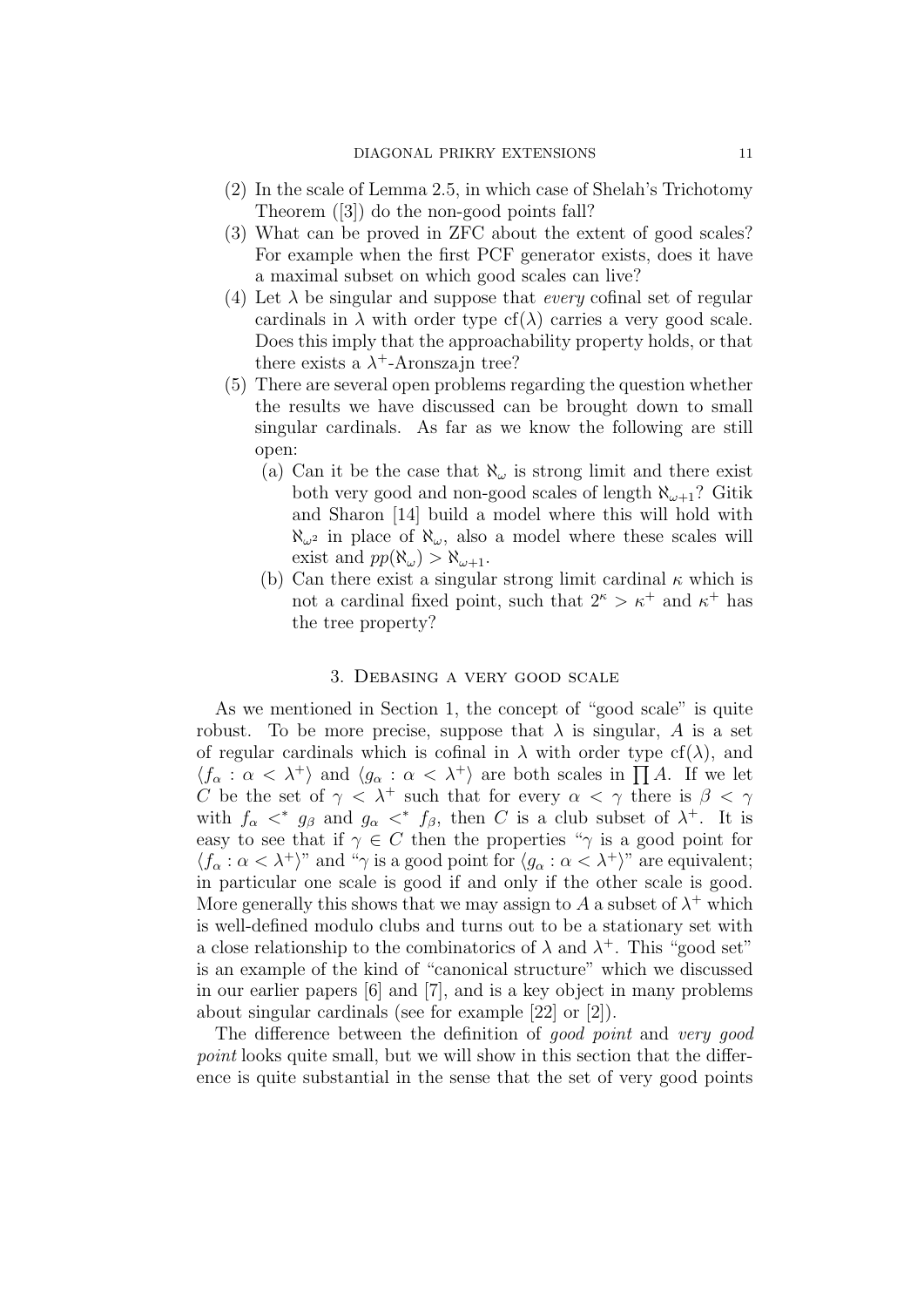for a scale fails to have the same "canonical" nature that we showed for the good points in the preceding paragraph. In fact we will produce an example in which the same set A carries both a very good scale and a scale which has no very good points at all.

We assume for the rest of this section that  $V = L$ . We need some facts about the existence of square sequences and scales in L.

- (1) There is a  $\Box_{\aleph_\omega}$ -sequence: that is a sequence  $\langle C_\delta : \delta < \aleph_{\omega+1} \rangle$ such that
	- (a) For every  $\delta$  the set  $C_{\delta}$  is club in  $\delta$ , with  $\text{ot}(C_{\delta}) < \aleph_{\omega}$ .
	- (b) For every  $\delta$  and every  $\beta \in \lim(C_{\delta}), C_{\beta} = C_{\delta} \cap \beta$ .
- (2) There is a *partial square on*  $\aleph_{\omega+1} \cap cof(\omega_1)$ : that is a sequence  $\langle D_{\delta} : \delta \in \aleph_{\omega+1} \cap \mathrm{cof}(\omega_1) \rangle$  such that
	- (a) For every  $\delta$  the set  $D_{\delta}$  is club in  $\delta$ , with  $\mathrm{ot}(D_{\delta}) = \omega_1$ .
	- (b) For every  $\delta, \delta'$  and every  $\beta \in \lim(D_\delta) \cap \lim(D_{\delta'})$ ,  $D_\delta \cap \beta =$  $D_{\delta'}\cap\beta.$

It follows [4] from the existence of a  $\Box_{\aleph_{\omega}}$ -sequence that there is a very good scale  $\langle f_\alpha : \alpha < \aleph_{\omega+1} \rangle$  of length  $\aleph_{\omega+1}$  in  $\prod_{n<\omega} \aleph_n$ . We will modify each function in this scale on a finite set to get a new sequence  $\langle q_{\alpha} : \alpha < \aleph_{\omega+1} \rangle$ . Since the property of being a scale is defined in terms of domination modulo finite sets,  $\langle g_{\alpha} : \alpha < \aleph_{\omega+1} \rangle$  will also be a scale; we will make our alterations to ensure that  $\langle g_{\alpha} : \alpha < \aleph_{\omega+1} \rangle$  has no very good points.

Fix a partition of  $\omega_1$  into  $\omega$  disjoint stationary sets, say  $\langle S_n : n < \omega \rangle$ . We define  $n_{\alpha} < \omega$  for each  $\alpha < \aleph_{\omega+1}$  as follows:

- (1) If there is no  $\delta \in \aleph_{\omega+1} \cap \text{cof}(\omega_1)$  such that  $\alpha \in \text{lim}(D_\delta)$  then  $n_{\alpha}=0.$
- (2) If there is  $\delta \in \aleph_{\omega+1} \cap \text{cof}(\omega_1)$  such that  $\alpha \in \text{lim}(D_\delta)$  then let  $\beta = \text{ot}(D_{\delta} \cap \alpha)$ , where we note that  $\beta$  is independent of the choice of  $\delta$ . Then let  $n_{\alpha}$  be the unique n such that  $\beta \in S_n$ .

We now define  $g_{\alpha}$  by setting  $g_{\alpha}(m) = 0$  for  $m < n_{\alpha}, g_{\alpha}(m) = f_{\alpha}(m)$ for  $m \geq n_{\alpha}$ . We claim that the scale  $\langle g_{\alpha} : \alpha < \aleph_{\alpha+1} \rangle$  has no very good points. Suppose for a contradiction that  $\beta$  is a very good point: by definition cf( $\beta$ ) >  $\omega$ , and there exist a club set  $E \subseteq \beta$  and  $m < \omega$ such that  $\langle g_{\alpha}(n) : \alpha \in E \rangle$  is strictly increasing for all n such that  $m \leq n < \omega$ . Let  $\delta = \beta$  if cf( $\beta$ ) =  $\omega_1$ , otherwise let  $\delta$  be the least point in  $\lim(E) \cap \text{cof}(\omega_1)$ ; in either case  $\text{cf}(\delta) = \omega_1$ , E is club in  $\delta$ , and  $\langle g_{\alpha}(n) : \alpha \in E \cap \delta \rangle$  is strictly increasing. So  $E \cap C_{\delta}$  is a club set in  $\delta$ , and hence there is a stationary set S of  $\alpha \in E \cap C_{\delta}$  such that  $ot(C_{\delta}\cap\alpha)\in S_{m+1}$ . Let  $\alpha<\alpha'$  with  $\alpha,\alpha'\in S$ ; by definition  $n_{\alpha}=n_{\alpha'}=0$  $m+1$ , so that  $g_{\alpha}(m) = g_{\alpha'}(m) = 0$ , but this is a contradiction because  $\langle g_{\alpha}(m) : \alpha \in E \rangle$  is strictly increasing and  $\alpha, \alpha' \in E$ .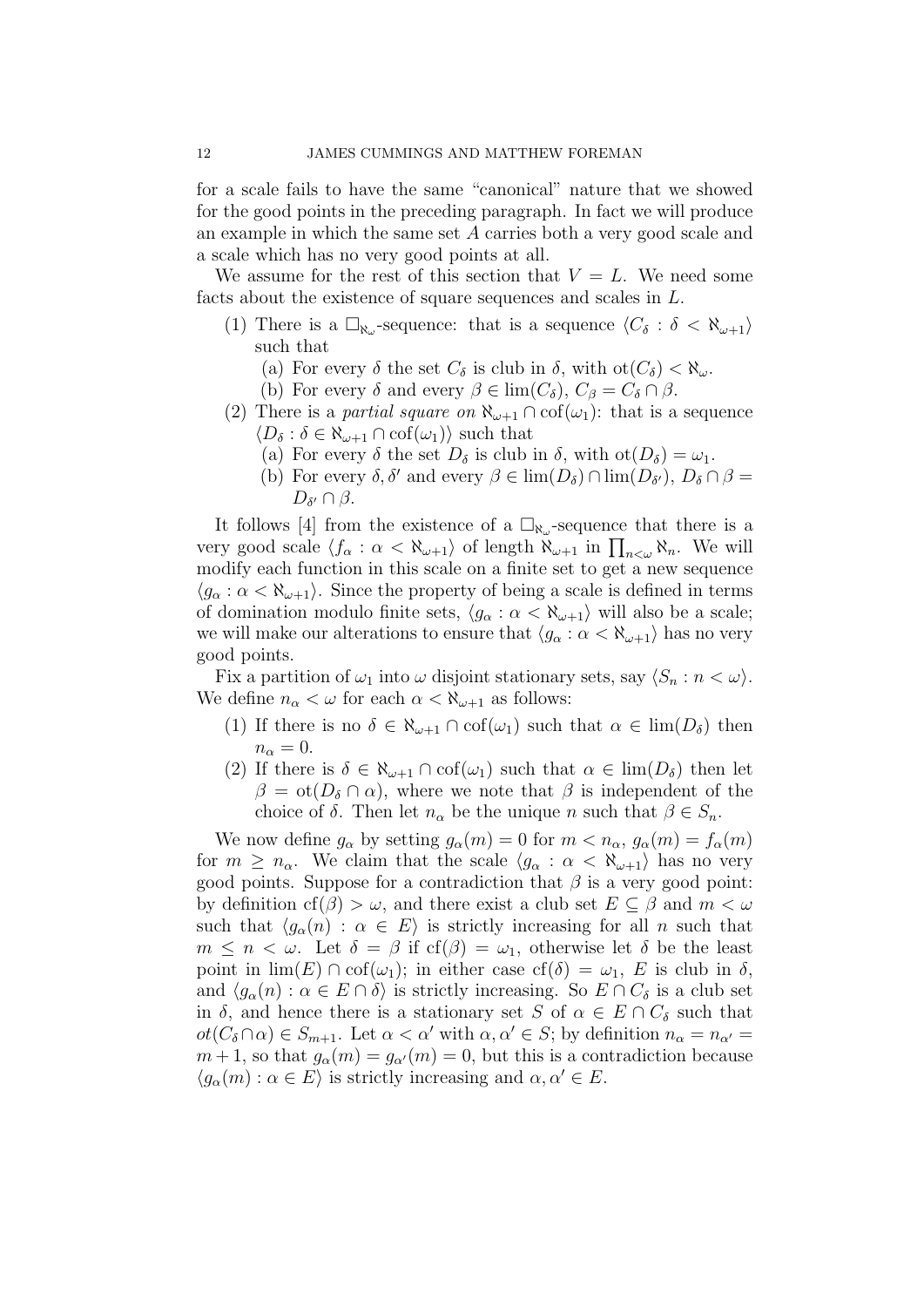We summarise the work of this section in a Theorem.

**Theorem 3.1.** If  $V = L$  the set  $\{\aleph_n : n < \omega\}$  carries both a very good scale, and a scale which fails to be very good at every point.

## 4. Failure of SCH and rank-into-rank embeddings

An important theme in infinite combinatorics is the interaction between large cardinals and the continuum function. An early landmark is the result by Solovay [28] that the Singular Cardinals Hypothesis holds above a strongly compact cardinal. In this section we prove a result which shows that a large cardinal axiom of higher consistency strength has a more limited effect: more precisely we will show in Theorem 4.19 that the existence of a non-trivial  $\Sigma_1^1$ -elementary embedding from  $V_{\lambda}$  to  $V_{\lambda}$  (where  $\lambda$  is a strong limit cardinal of cofinality  $\omega$ ) does not impose any bound on  $2^{\lambda}$ .

We start by reviewing the version of extender based forcing described in section 2 of [12]. Most of the facts which we need appear in that paper and all of them are implicit there. We sketch proofs of the facts which are neither very easy nor proved explicitly in [12]. The reader can also consult Gitik's excellent survey paper [11] on Prikry-type forcing.

4.1. The extenders. We start by constructing the extenders on which the forcing is based; these are "extenders" in the broad sense of "commutative systems of ultrafilters derived from an elementary embedding". We will assume GCH for the sake of simplicity. Let  $\kappa < \rho$ be regular where there is  $j: V \to M$  with critical point  $\kappa$  such that  $j(\kappa) > \rho$  and all bounded subsets of  $\rho$  are in M. For each  $\alpha < \rho$  let  $E_{\alpha} = \{ X \subseteq \kappa : \alpha \in j(X) \},$  so that  $E_{\alpha}$  is a  $\kappa$ -complete ultrafilter on  $\kappa$ .

We recall the *Rudin-Keisler ordering* on ultrafilters on  $\kappa$ . If  $f : \kappa \to \kappa$ and U is an ultrafilter on  $\kappa$  then  $f^*U =_{def} \{A \subseteq \kappa : f^{-1}[A] \in U\}$  is also an ultrafilter on  $\kappa$ . Given ultrafilters  $U, V$  on  $\kappa$  we say that  $U \leq_{RK} V$ if and only if  $U = f^*V$  for some f, and in this case we say that U is the RK-projection of V by f. The relation is  $\leq_{RK}$  is reflexive and transitive.

Returning to the ultrafilters  $E_{\alpha}$ , we choose for each  $\alpha$  and  $\beta$  with  $E_{\alpha} \leq_{RK} \beta$  a function  $\pi_{\alpha\beta} : \kappa \to \kappa$  such that  $\pi_{\alpha\beta}^* E_{\beta} = E_{\alpha}$ . For all  $\alpha$ we have  $E_{\alpha} \leq E_{\alpha}$ , and we choose  $\pi_{\alpha} = id_{\kappa}$ . The following Lemma summarises some results from [12].

**Lemma 4.1.** (1) For all  $\alpha$  and  $\beta$ , if  $E_{\alpha} \leq_{RK} E_{\beta}$  then  $j(\pi_{\alpha\beta})(\beta) =$ 

 $\alpha$ .

(2) For all  $\alpha, \beta, \gamma$  such that  $E_{\alpha} \leq_{RK} E_{\beta} \leq_{RK} E_{\gamma}$ ,  $\pi_{\alpha\beta} \circ \pi_{\beta\gamma} \simeq_{E_{\gamma}} \pi_{\alpha\gamma}$ .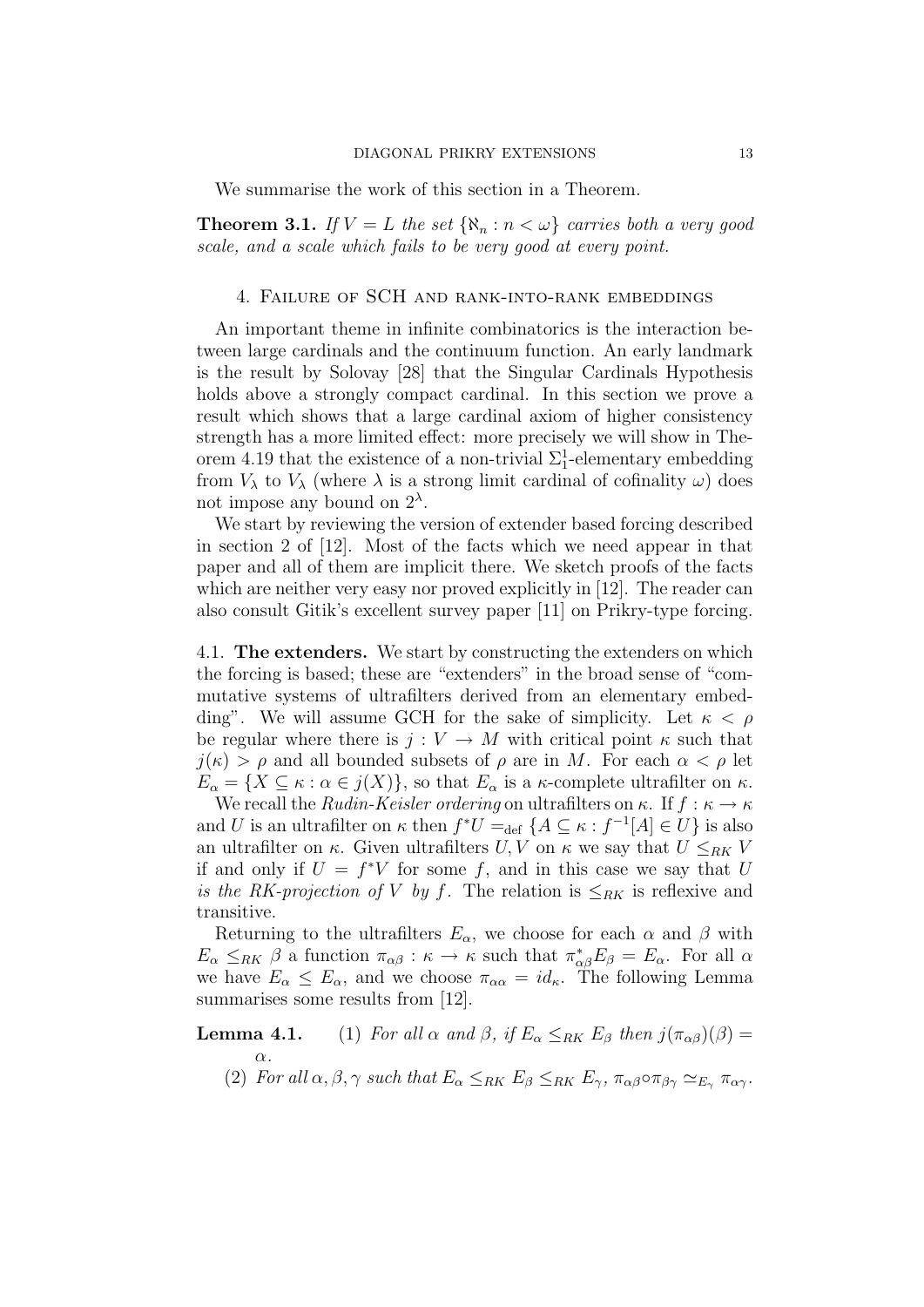(3) For all  $a \in [\rho]^{<\kappa}$  there are unboundedly many  $\beta < \rho$  such that  $E_{\alpha} \leq E_{\beta}$  for all  $\alpha \in a$ .

The extender E is the system of measures  $\langle E_{\alpha} : \alpha < \rho \rangle$  and maps  $\langle \pi_{\alpha\beta} : E_{\alpha} \leq_{RK} E_{\beta} \rangle.$ 

**Definition 4.2.** We say that  $a \in [\rho]^{<\kappa}$  is topped if and only if a has a maximal element and  $E_{\alpha} \le E_{max(a)}$  for all  $\alpha \in a$ .

By Lemma 4.1 every small set can be made topped by adding one element.

**Definition 4.3.** Let a be topped with  $max(a) = \gamma$  and let  $\nu < \kappa$ .  $\nu$  is sorted for a if and only if

- (1) For all  $\alpha, \beta \in a$  with  $E_{\alpha} \leq_{RK} E_{\beta}$  we have  $\pi_{\alpha\gamma}(\nu) = \pi_{\alpha\beta}(\pi_{\beta\gamma}(\nu)).$
- (2) For all  $\alpha, \beta \in \alpha$  with  $\alpha < \beta$  we have  $\pi_{\alpha\gamma}(\nu) < \pi_{\beta\gamma}(\nu)$ .

The following Lemma follows easily from the  $\kappa$ -completeness of  $E_{\gamma}$ .

**Lemma 4.4.** If a is topped with max(a) =  $\gamma$  then the set of  $\nu$  which are sorted for a is in  $E_{\gamma}$ .

We now assume we are given an increasing sequence  $\kappa_n$  for  $n < \omega$ , a cardinal  $\rho > \sup_n \kappa_n$ , and embeddings  $j_n : V \to M_n$  such that  $crit(j_n) = \kappa_n, j_n(\kappa_n) > \rho$ , and  $M_n$  contains all bounded subsets of  $\rho$ .

For each *n* we generate an extender  $E^n$  as above, with measures  $\langle E_{\alpha}^n :$  $\alpha < \rho$  and projection maps  $\langle \pi_{\alpha\beta}^n : E_\alpha \leq_{RK} E_\beta \rangle$ . Let  $\kappa_\omega =_{\text{def}} \text{sup}_n \kappa_n$ and let  $\vec{E} = \langle E_n : n < \omega \rangle$ .

4.2. The basic module  $\mathbb{Q}_n$ . We will ultimately describe a forcing poset  $\mathbb{Q}^{\vec{E}}$  which will add functions  $f_{\alpha} \in \prod_n \kappa_n$  for every  $\alpha < \rho$ . We start by describing the "modules"  $\mathbb{Q}^{E^n}$ , which will be combined to produce  $\mathbb{Q}^{\vec{E}}$ . As we explain in more detail in subsection 4.4 below, a condition in  $\mathbb{Q}^{E^n}$  provides some information about the values  $f_\alpha(n)$  for  $\alpha < \rho$ .

**Definition 4.5.** The set  $\mathbb{Q}^{E^n}$  is the disjoint union of  $\mathbb{Q}_0^{E^n}$  and  $\mathbb{Q}_1^{E^n}$ where

- (1)  $\mathbb{Q}_1^{E^n}$  is the set of partial functions from  $\rho$  to  $\kappa_n$  with support of size at most  $\kappa_{\omega}$ .
- (2)  $\mathbb{Q}_0^{E^n}$  is the set of triples  $(a, A, f)$  where
	- (a)  $a \in [\rho]^{<\kappa_n}$  and a is topped.
	- (b)  $A \in E_{\max(a)}^n$ .
	- (c) Every  $\nu \in A$  is sorted for a.
	- (d)  $f \in \mathbb{Q}_1^{E^n}$  and  $\text{dom}(f) \cap a = \emptyset$ .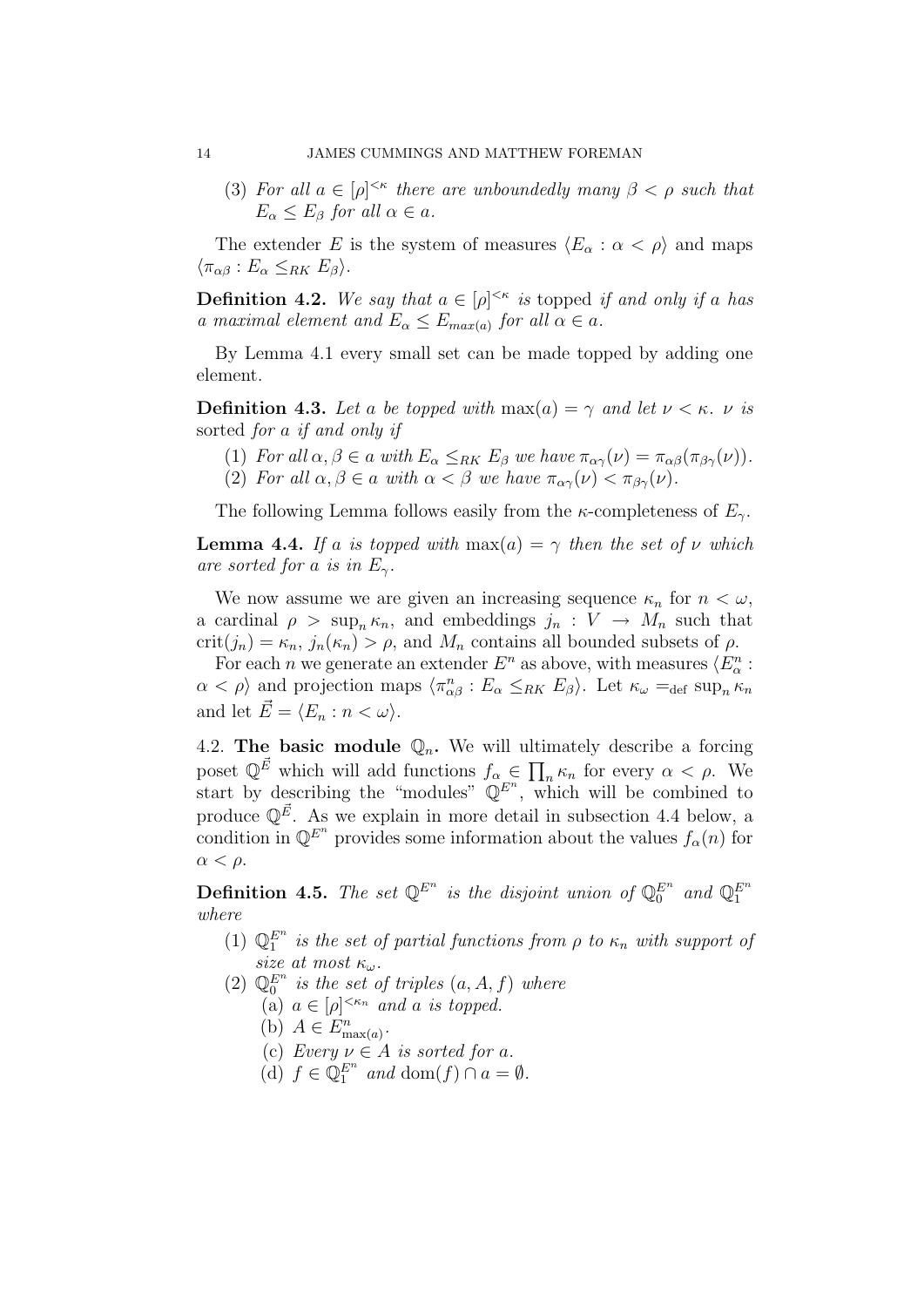We will need various orderings on these sets.

# Definition 4.6.

- (1) Let  $f, g \in \mathbb{Q}_1^{E^n}$ . Then  $g \leq_{n} f$  if and only if g extends f.
- (2) Let  $(b, B, g), (a, A, f) \in \mathbb{Q}_0^{E^n}$ . Then (a)  $(b, B, g) \leq_{n} (a, A, f)$  if and only if  $b \supseteq a$ , g extends f and
	- $\pi_{\max(a)\max(b)}^n[B] \subseteq A.$ (b)  $(b, B, g) \leq^+_{n0} (a, A, f)$  if and only if  $b = a, B \subseteq A$  and g
	- extends f. (c)  $(b, B, g) \leq_{n0}^{++} (a, A, f)$  if and only if  $b = a, B = A$  and g extends f.
- (3) Let  $g \in \mathbb{Q}_1^{E^n}$  and  $(a, A, f) \in \mathbb{Q}_0^{E^n}$ . Then  $g \leq_{n}$   $(a, A, f)$  if and only if g extends f,  $a \subseteq \text{dom}(g)$ ,  $g(\max(a)) \in A$ , and  $g(\alpha) = \pi_{\alpha \max(a)}^n(g(\max a))$  for every  $\alpha \in a$ .
- (4) The orderings  $\leq_n, \leq_n^*$  and  $\leq_n^{**}$  on  $\mathbb{Q}^{E^n}$  are given by (a)  $\leq_n=\leq_{n0}$   $\cup$   $\leq_{n1}$   $\cup$   $\leq_{n10}$ (b)  $\leq_n^*=\leq_{n0} 0 \leq_{n1}$ .
	-
	- (c)  $\leq_n^{**}=\leq_{n0}^+ \cup \leq_{n1}$ .

The proof of the following Lemma is tedious but routine.

**Lemma 4.7.** Each of  $\leq_n$ ,  $\leq_n^*$ ,  $\leq_n^{**}$  is a partial ordering of  $\mathbb{Q}^{E^n}$ . The ordering  $\leq_n^*$  is  $\kappa_n$ -directed closed, and the ordering  $\leq_{n=0}^{n+1}$  is  $\kappa_\omega^+$ -closed.

**Definition 4.8.** If  $q = (a, A, f)$  is in  $\mathbb{Q}_0^{E^n}$  and  $\nu \in A$  then  $q + \nu$  is the condition  $g \in \mathbb{Q}_1^{E^n}$  given by  $\text{dom}(g) = \text{dom}(f) \cup a, g \restriction \text{dom}(f) = f$ ,  $g(\alpha) = \pi_{\alpha \max(a)}^n(\nu)$  for all  $\alpha \in a$ .

The condition  $q + \nu$  is the weakest  $g \in \mathbb{Q}_1^{E^n}$  such that  $g \leq_n q$  and  $g(\max(a)) = \nu$ , and any such g can be obtained by first extending the "f-part" of q and then adding in  $\nu$ . We record this in a Lemma.

**Lemma 4.9.** Let  $q = (a, A, f) \in \mathbb{Q}_0^{E^n}$  and let  $g \in \mathbb{Q}_1^{E^n}$  with  $g \leq_n q$ . let  $\nu = q(\max a)$ . Then

- (1)  $g \leq_n q + \nu$ .
- (2) There is a unique  $r \in \mathbb{Q}_0^{E^n}$  such that  $r \leq_{n=0}^{n+1} q$  and  $g = r + \nu$ .

4.3. The main forcing. We define  $\mathbb{Q}^{\vec{E}}$  to be the set of p such that

- (1) p is an  $\omega$ -sequence  $\langle p_n : n < \omega \rangle$ .
- (2) There is an integer  $l = l(p)$  such that  $p_n = f_n \in \mathbb{Q}_1^{E^n}$  for  $n < l$ and  $p_n = (a_n, A_n, f_n) \in \tilde{\mathbb{Q}}_0^{E^n}$  for  $n \geq l$ .
- (3)  $a_n \subset a_{n+1}$  for  $n > l$ .

We will need various orderings of  $\mathbb{Q}^{\vec{E}}$ . When we force with  $\mathbb{Q}^{\vec{E}}$  we will use the partial ordering  $\leq$ , the other orderings are auxiliary concepts used in the analysis of the forcing extension.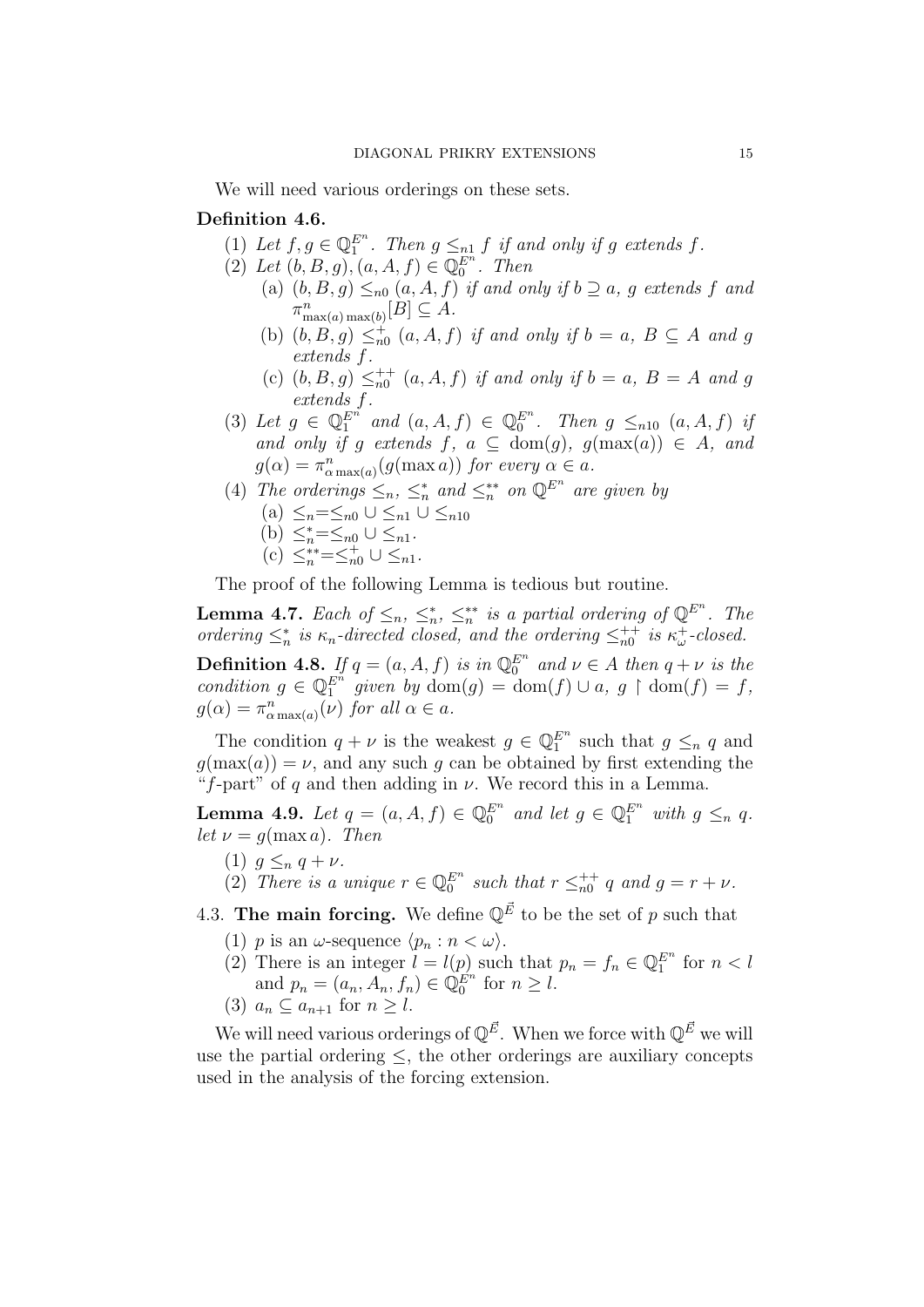Definition 4.10. Let  $p,q\in\mathbb{Q}^{\vec{E}}.$ 

- (1)  $p \leq q$  if and only if  $p_n \leq_n q_n$  for all n.
- (2) (Direct extension) Let p and q be conditions. Then p is a direct extension of q (and we write  $p \leq q$ ) if and only if  $p \leq q$  and  $l(p) = l(q)$ , or equivalently  $p_n \leq_n^* q_n$  for all n.
- (3)  $(m$ -point extension) Let p and q be conditions. Then p is a m-point extension of q if and only if  $p \leq q$  and  $l(p) = l(q) + m$ .
- (4)  $p \leq_i^{\sharp}$  $j \nmid q$  if and only if  $p \leq^* q$  and  $p_n \leq^* n$  for all  $n < j$ , that is  $l(p) = l(q)$  and  $a_n^p = a_n^q$  for n such that  $l(p) \leq n < j$ .

# Lemma 4.11.

- (1) Each of  $\leq, \leq^*, \leq^{\sharp}$  $j$  is a partial ordering of  $\mathbb{Q}^{\vec{E}}$ . Moreover  $\leq^*$  $refines \leq, \leq^{\sharp}_{0}=\leq^{*}, and \leq^{\sharp}_{j+1}$  refines  $\leq^{\sharp}_{j}$ ¤<br>\_;
- (2) The poset  $(\mathbb{Q}^{\vec{E}}, \leq)$  is  $\kappa_{\omega}^{++}$ -c.c.
- (3) The ordering  $\leq^*$  is  $\kappa_{l(p)}$ -directed closed below the condition p.
- (4) If  $\langle r_n : n \langle \omega \rangle$  is an  $\omega$ -sequence of conditions in  $\mathbb{Q}^{\vec{E}}$  such that  $r_{j+1} \leq_i^{\sharp}$  $\frac{\pi}{j}$   $r_j$  then there is a unique weakest condition  $r_\infty$  such that  $r_\infty \leq_i^\sharp$  $\frac{a}{j}$   $r_j$  for all j.

The last clause of the preceding lemma is reminiscent of the Fusion Lemma and will be used in a very similar way.

**Definition 4.12.** Let p be a condition where  $p_i = f_i$  for  $i < l(p)$  and  $p_i = (a_i, A_i, f_i)$  for  $i \geq l(p)$ . Let  $s = (\alpha_l, \dots \alpha_{l+m-1})$  where  $\alpha_i \in A_i$  and  $l = l(p)$ . Then  $p + s$  is the condition q such that  $q_i = p_i$  except for  $l \leq j < l + m$  where  $q_j = p_j + \alpha_j$ .

The following lemma follows readily from the corresponding discussion for the basic module in the last section.

## **Lemma 4.13.** If  $r \leq p$  then

- (1)  $r <^* p + s$  for a unique finite tuple of ordinals s.
- (2) There is a condition q such that
	- (a)  $r = q + s$ . (b)  $q \leq^* p$ . (c)  $q_j \leq_{i=0}^{++}$  $j_0^{++}$   $p_j$  for j such that  $lh(p) \leq j < lh(p) + lh(s)$ .

4.4. The generic functions. It is routine to check for every  $n$ , the set of conditions p with  $l(p) > n$  is dense. Given a generic filter G, if we define

$$
F_n = \bigcup \{ p_n : p \in G, l(p) > n \}
$$

then  $F_n$  is a function from  $\rho$  to  $\kappa_n$ . We then define a sequence  $\langle f_\alpha :$  $\alpha < \rho$  of functions in  $\prod_n \kappa_n$  by setting  $f_\alpha(n) = F_n(\alpha)$ .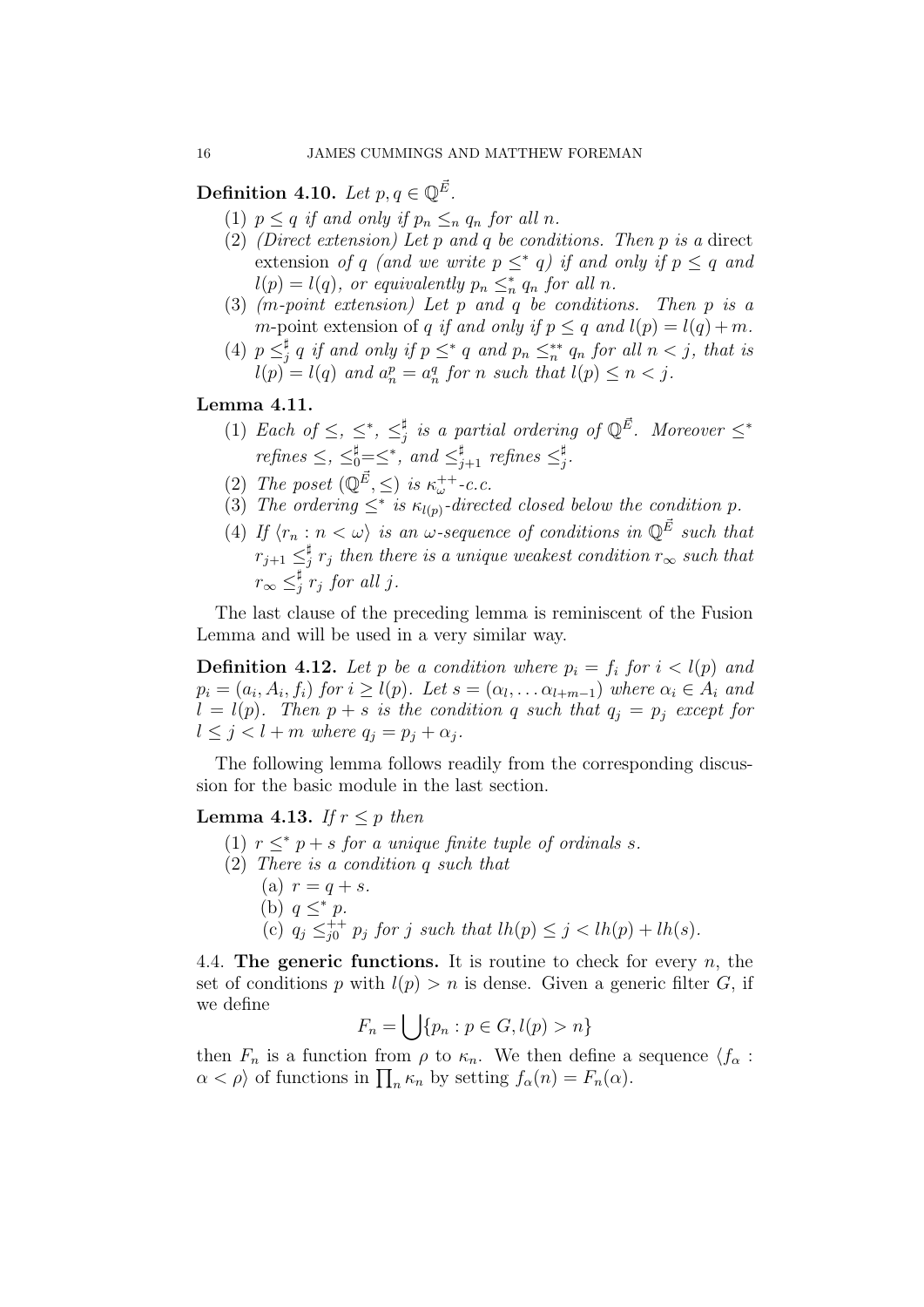These functions are not all distinct, in fact an easy genericity argument shows that  $f_{\alpha}$  is identically zero for unboundedly many  $\alpha$ . However it can be shown that there is an unbounded set  $X \subseteq \rho$  such that  $\langle f_\alpha : \alpha \in X \rangle$  is strictly increasing in the eventual domination ordering. We will give this argument in Section 5. In particular forcing with  $\mathbb{Q}^E$ adds  $\rho$  distinct elements of  $\prod_n \kappa_n$ .

4.5. Prikry lemma and related technical facts. The following "Prikry Lemma" is proved in [12] and shows by the usual arguments that forcing with  $\mathbb{Q}^{\vec{E}}$  adds no bounded subsets of  $\kappa_{\omega}$ .

**Lemma 4.14.** For every sentence  $\phi$  of the forcing language and every condition  $q \in \mathbb{Q}^{\vec{E}}$  there is  $r \leq^* q$  such that r decides  $\phi$ .

We collect some technical facts which are proved by similar arguments to that for the Prikry Lemma, and will be used in proving Theorem 4.19 and Remark 5.4.

**Lemma 4.15.** Let D be a dense open subset of  $\mathbb{Q}^{\vec{E}}$  and let  $q \in \mathbb{Q}^{\vec{E}}$ . Then there exist an integer m and a condition  $t \leq^* q$  such that  $t+s \in D$ for every m-tuple of ordinals s such that  $t + s$  is defined.

*Proof.* let  $l =_{def} l(q)$ . We will build a sequence of conditions  $\langle q^j : j < \omega \rangle$ such that

- (1)  $q^0 = q$ .
- (2)  $q^{j+1} \leq_{l+j+1}^{\sharp} q^j$  for all j.
- (3) If there is any  $r \leq q^j$  with  $r \in D$  and  $l(r) = l+j$ , then  $q^j + s \in D$ for all *j*-tuples s such that  $q^{j} + s$  is defined.

Before describing the construction of the sequence  $\langle q^j : j < \omega \rangle$ , we show that this construction will suffice to prove the Lemma. Given  $\langle q^j : j < \omega \rangle$  as above, we may appeal to Lemma 4.11 and choose t such that  $t \leq^* q^j$  for all j. Now choose  $r \leq t$  with  $r \in D$  and say  $l(r) = l + m$ . Then by construction  $t + s \in D$  for every m-tuple s such that  $t + s$  is defined.

Suppose that we have defined  $q^j$ . Let  $q_n^j = f_n$  for  $n < l$  and  $q_n^j =$  $(a_n, A_n, f_n)$  for  $n \geq l$ .

We enumerate the set of  $(j+1)$ -tuples  $(\alpha_0, \alpha_1, \dots \alpha_i)$  with  $\alpha_m \in A_{l+m}$ for  $0 \leq m \leq j$  as  $\langle s_i : i < \kappa_{l+j} \rangle$ . We then build a chain of conditions  $\langle r^i : i < \kappa_{l+j} \rangle$  such that

- (1)  $r^0 = q^j$ .
- (2) The sequence  $\langle r^i : i < \kappa_{l+j} \rangle$  is  $\leq^*$ -decreasing in  $\mathbb{Q}^{\vec{E}}$ .
- (3) The sequence  $\langle (r^i)_n : i \leq \kappa_l \rangle$  is  $\leq_{n0}^{++}$ -decreasing in  $\mathbb{Q}_0^{E^n}$  for  $l \leq n \leq l + j$ .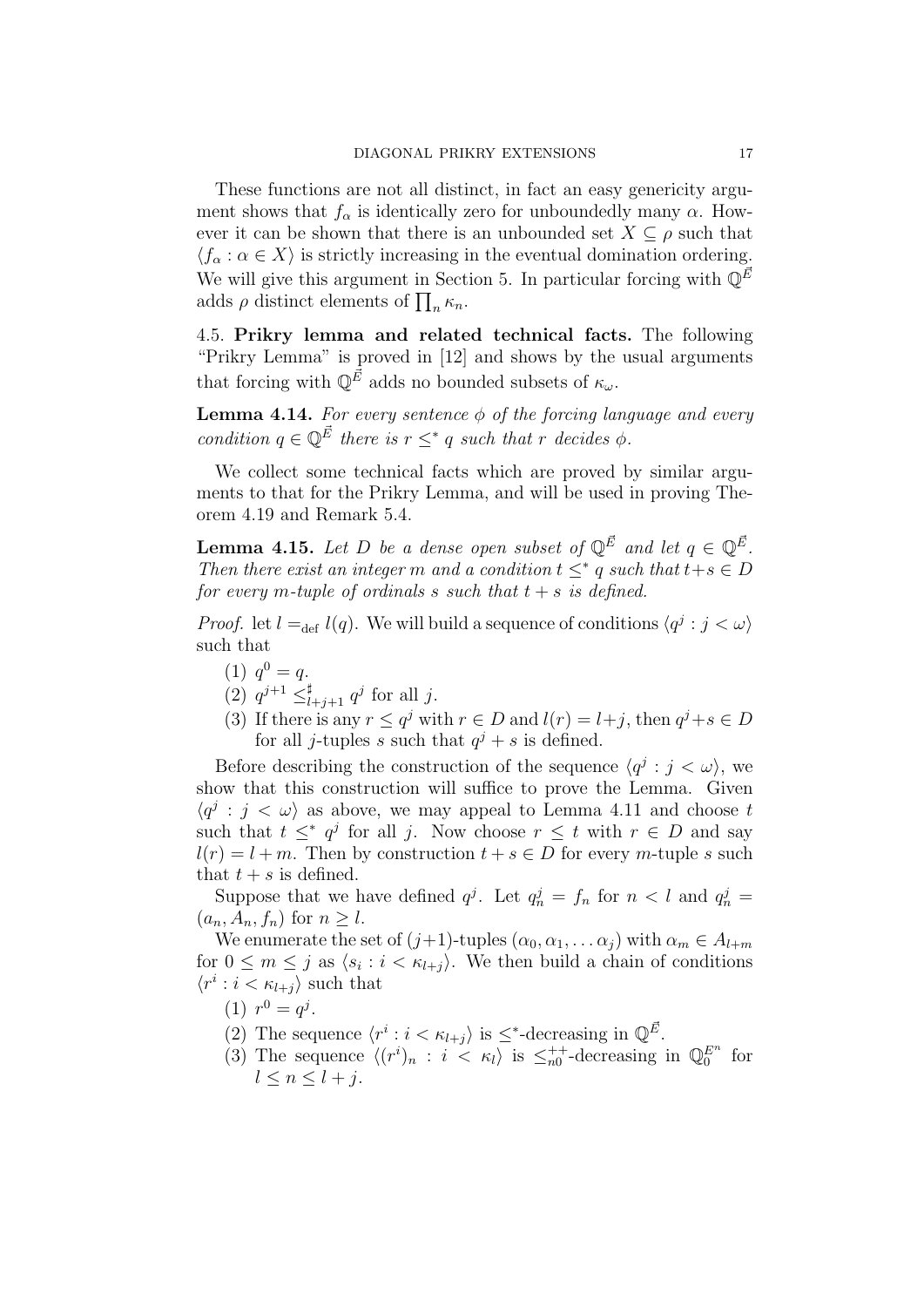(4) If there is any direct extension of  $r^i + s_i$  which lies in D, then  $r^{i+1} + s_i$  is such an extension.

This is possible by Lemmas 4.7 and 4.13, note in particular we are using the  $\kappa_{\omega}^{+}$ -closure of the orderings  $\leq_{n0}^{++}$ .

We may now find  $r^*$  such that such that for all  $i < \kappa_{l+j}$  we have  $r^* \leq^* r^i$ , and  $(r^*)_n \leq^{++}_{n0} (r^i)_n$  for  $l \leq n \leq l+j$ . The construction guarantees that if there is any  $r \leq r^*$  with  $r \in D$  and  $l(r) = l(q) + j + 1$ then  $r^* + s \in D$  for the unique s such that  $r \leq^* r^* + s$ .

To finish the construction, we consider the 2-colouring c of  $(j + 1)$ tuples  $s \in \prod_{i=0}^j A^{r^*}_{l+1}$  $\int_{l+i}^{r^*}$  in which  $c(s) = 0$  if  $r^* + s \notin D$ , and  $c(s) = 1$  if  $r^* + s \in D$ . Appealing to Rowbottom's theorem we may find measure one sets  $B_{l+i} \subseteq A^{r^*}_{l+1}$  $\prod_{l+i}^*$  for  $0 \le i \le j$  such that c is constant on  $\prod_{i=0}^j B_{l+i}$ . Replacing each  $A_{l+i}^{r^*}$  by  $B_{l+i}$ , we obtain  $q^{j+1} \leq_{l+j+1}^{\sharp} q^j$  such that one of the following holds:

- For every  $j+1$ -tuple s such that  $q^{j+1}+s$  is defined,  $q^{j+1}+s \in D$ .
- For every  $j+1$ -tuple s such that  $q^{j+1}+s$  is defined,  $q^{j+1}+s \notin D$ .

$$
\Box
$$

**Corollary 4.16.** Let G be  $\mathbb{Q}^{\vec{E}}$ -generic. Let  $A \in V[G]$  be a set of ordinals such that  $\omega < cf(A) < \kappa_{\omega}$ . Then A has a cofinal subset  $B \in V$ .

*Proof.* We recall that p is an m-point extension of q when  $p \leq q$  and  $l(p) = l(q) + m$ . Let  $\omega < \eta = cf(\eta) < \kappa_{\omega}$  and let f name an increasing function from  $\eta$  to ON. Let q be an arbitrary condition; extending q if necessary we may as well assume that  $l(q) = n$  where  $\kappa_n > \eta$ . By repeated use of Lemma 4.15, we may build a direct extension  $q^*$  of  $q$ , such that for every  $i < \eta$  there is  $m_i$  so that every  $m_i$ -point extension of  $q^*$  decides  $\dot{f}(i)$ . Find m and an unbounded set  $B_0 \subseteq \eta$  such that  $m_i = m$  for all  $i \in B_0$ . Let p be an arbitrary m-point extension of  $q^*$ , and for each  $i \in B_0$  let  $\gamma_i$  be such that  $p \Vdash \dot{f}(i) = \gamma_i$ . Finally let  $B = \{\gamma_i : i \in B_0\}.$ 

**Corollary 4.17.** Let p force that  $\tau$  is an ordinal and let  $m < \omega$ . Then there exist a set B of size less than  $\kappa_{\omega}$  and a condition  $q \leq l$  $\prod_{l(p)+m}^{\sharp} p \; such$ that  $q \Vdash \dot{\tau} \in B$ .

Proof. Let D be the dense set of conditions which determine the value of  $\tau$ . We perform a construction just like that of Lemma 4.15 except that we diagonalise over  $(m+i)$ -tuples for  $0 \leq i \leq \omega$ . This produces a condition  $q \leq_l^{\sharp}$  $\prod_{l(p)+m}^{\sharp} p$  and a natural number n such that every n-step extension of q determines  $\dot{\tau}$ . Let B be the set of ordinals  $\alpha$  such that some *n*-step extension r of q forces  $\dot{\tau}$  to equal  $\alpha$ .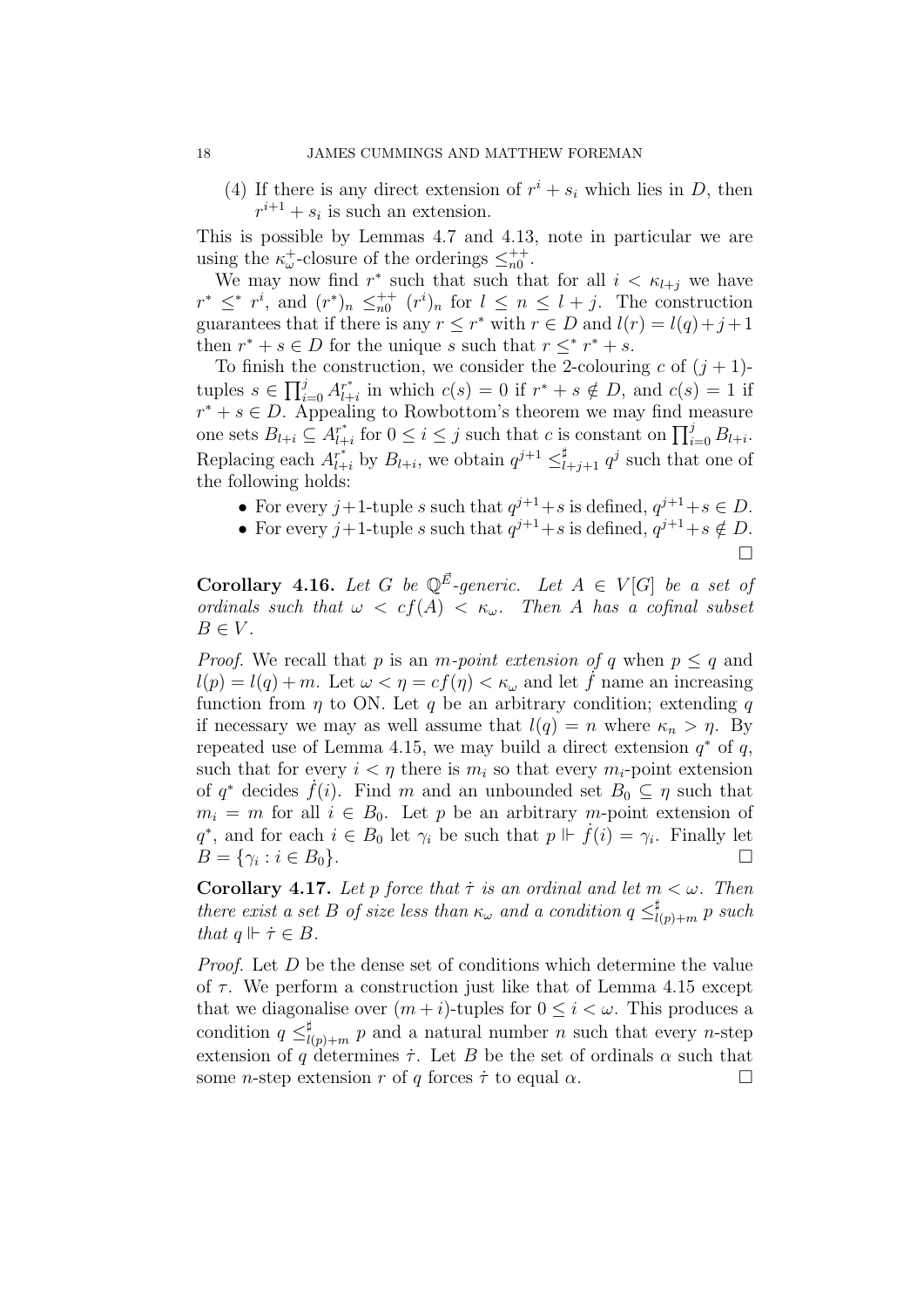Corollary 4.18. Let p force that  $\dot{f}$  is an  $\omega$ -sequence of ordinals and let  $m < \omega$ . Then there are a set B of size  $\kappa_{\omega}$  and a condition  $q \leq^{\sharp}_{l}$  $\prod_{l(p)+m}^{\sharp} p$ such that  $q \Vdash \text{rge}(\dot{f}) \subseteq B$ . In particular  $\mathbb{Q}^{\vec{E}}$  preserves  $\kappa^+_{\omega}$ .

*Proof.* Immediate from Clause 4 of Lemma 4.11 and Corollary 4.17  $\Box$ 

4.6. Rank-into-rank embeddings. Recall our convention that when j is an elementary embedding we let  $\kappa_0 = \text{crit}(j)$ ,  $\kappa_{n+1} = j(\kappa_n)$  and  $\lambda = \sup_{n} \kappa_n$ . There is a hierarchy of rank-into-rank embeddings which has been studied extensively by Laver [20].

The weakest rank-into-rank embedding axiom asserts the existence of an embedding  $j : V_{\lambda} \to V_{\lambda}$ . Given such an embedding j there is a natural way of extending it to an embedding from  $V_{\lambda+1} \to V_{\lambda+1}$ by defining  $j(A) = \bigcup_n j(A \cap V_{\kappa_n})$ ; we can now define a hierarchy of embeddings using the  $\Sigma_n^1$  hierarchy of second-order formulae over the structure  $V_{\lambda}$  to measure how elementary the extended j is. In particular Laver [20] has shown that the existence of a  $\Sigma_1^1$  embedding from  $V_\lambda$  to  $V_{\lambda}$  is equivalent to the following large cardinal axiom:

(\*): There is an elementary embedding  $j: V \to M$  such that  $V_{\lambda} \subseteq M$ . We will use the following strengthening of this axiom:

(\*\*): There is an elementary embedding  $j: V \to M$  such that  $V_\lambda \subseteq M$ , and  $\lambda$  is a limit of supercompact cardinals.

Laver [18] has shown (responding to a question by the authors) that if there is a  $\Sigma_3^1$  embedding from  $V_{\lambda^*}$  to  $V_{\lambda^*}$  then there is  $\lambda < \lambda^*$  satisfying (∗∗).

After these preliminaries we can now state a theorem.

**Theorem 4.19.** Let GCH and axiom  $(**)$  hold. Then there is a generic extension in which  $2^{\lambda} = \lambda^{++}$  and axiom (\*) holds.

*Proof.* Let  $\langle \lambda_n : n \langle \omega \rangle$  be an increasing sequence of supercompact cardinals with limit  $\lambda$ . Each  $\lambda_n$  is  $(\lambda + 2)$ -strong, which is enough to construct a forcing poset  $\mathbb Q$  as in section 4.3 which adds  $\lambda^{++}$  subsets of  $\lambda$  without adding bounded subsets of  $\lambda$ . We note in particular that forcing with  $\mathbb Q$  does not change  $V_\lambda$ .

We will follow a standard line of argument to show that (∗∗) is preserved by forcing with  $\mathbb{Q}$ . Given an appropriate embedding  $j: V \to M$ witnessing (\*\*) and G which is  $\mathbb{Q}$ -generic over V, we will find  $H \in V[G]$ which is  $j(\mathbb{Q})$ -generic over M and satisfies an appropriate compatibility condition described below. We will then use the compatibility to define in  $V[G]$  an elementary embedding  $j: V[G] \to M[H]$  extending the original  $j: V \to M$ , and argue that this embedding witnesses  $(**)$  in  $V[G]$ . The interested reader will find many further examples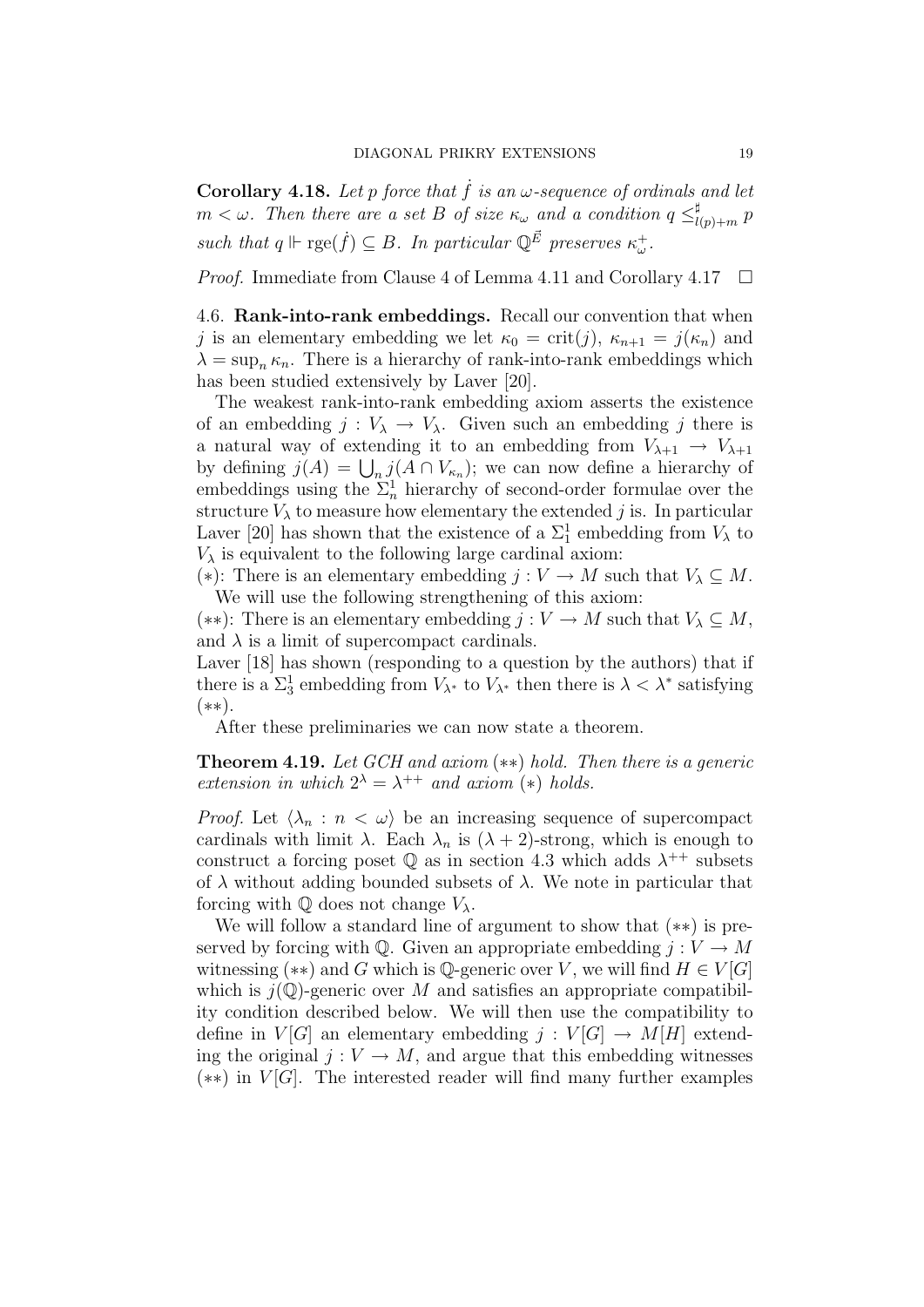of this kind of construction in the survey paper by Cummings in the Handbook of Set Theory [1].

Our first task is to show that without loss of generality the embedding  $i$  can be assumed to have a special form (in the jargon of inner model theory we are showing that we can take  $j$  to be an "ultrapower by a long extender"). Let  $j: V \to M$  with  $V_{\lambda} \subseteq M$ . Let  $X_0 = \{j(F)(a) :$  $dom(F) \in V_\lambda$ ,  $a \in V_\lambda$ , where we note that  $V_\lambda \subseteq X_0$ . Let  $\pi : X_0 \to M_0$ be the Mostowski collapsing map. Standard arguments show that  $V_{\lambda} \subseteq$  $M_0$ , the map  $j_0 =_{\text{def}} \pi \circ j$  is an elementary embedding, the embeddings j and j<sub>0</sub> agree below  $\lambda$ , and  $M_0 = \{j_0(F)(a) : \text{dom}(F) \in V_\lambda, a \in V_\lambda\}.$ The upshot of all this is that replacing M and j by  $M_0$  and  $j_0$ , we may assume that

$$
M = \{ j(F)(a) : \text{dom}(F) \in V_{\lambda}, \, a \in V_{\lambda} \}.
$$

Let G be a Q-generic filter and let H be the filter on  $j(\mathbb{Q})$  generated by the pointwise image  $j^{\alpha}G$  of G under j. It will suffice to show that H is  $j(\mathbb{Q})$ -generic over M. Since  $j''G \subseteq H$ , if we attempt to define an extension of our original j onto  $V[G]$  by  $j : \dot{\tau}^G \mapsto j(\dot{\tau})^H$  then we get a well-defined and elementary  $j: V[G] \to M[H]$ . Since  $V_{\lambda} = V_{\lambda}^{V[G]}$  $\chi^{\nu[\mathbf{G}]}\,$ , this extended embedding will witness that  $(*)$  holds in  $V[G]$ .

Let  $D \in M$  be a dense open subset of  $j(\mathbb{Q})$ . We may assume that  $D = j(F)(a)$  where there is n such that  $dom(F) = V_{\lambda_n}$ , and  $F(x)$  is a dense open subset of  $\mathbb Q$  for every x. We will show that there is a dense set of conditions  $q \in \mathbb{Q}$  such that  $j(q) \in D$ . We fix an enumeration of  $V_{\lambda_n}$  as  $\langle x_i : i < \lambda_n \rangle$ .

Let  $p \in \mathbb{Q}$  be arbitrary. Find  $q \leq p$  such that the length of q is greater than *n*, so that below *q* the direct extension relation  $\leq^*$  is  $\lambda_n^+$ closed. By the analysis of dense sets in Lemma 4.15 we may find a  $\leq^*$ -decreasing sequence of conditions  $\langle r_i : i \langle \lambda_n \rangle$  and a sequence of natural numbers  $\langle m_i : i < \lambda_n \rangle$ , such that  $r_i \leq^* p$  and for every i every  $m_i$ -step extension of  $r_i$  is in  $F(x_i)$ .

Let  $r_{\infty}$  be a lower bound for the sequence  $\langle r_i : i \langle \lambda_n \rangle$  and let  $m_{\infty} = j(M)(a)$ , where  $M : V_{\lambda_n} \to \omega$  is given by  $M : x_i \mapsto m_i$ . Let  $s \leq r_\infty$  be any  $m_\infty$ -step extension of  $r_\infty$ . Then by elementarity  $j(s) \in j(F)(a) = D$ , and we are done.

 $\Box$ 

**Remark 4.20.** Since the cardinals  $\lambda_n$  are fully supercompact in the ground model, we could have chosen longer extenders in the proof of Theorem 4.19 and made the power set of  $\lambda$  arbitrarily large.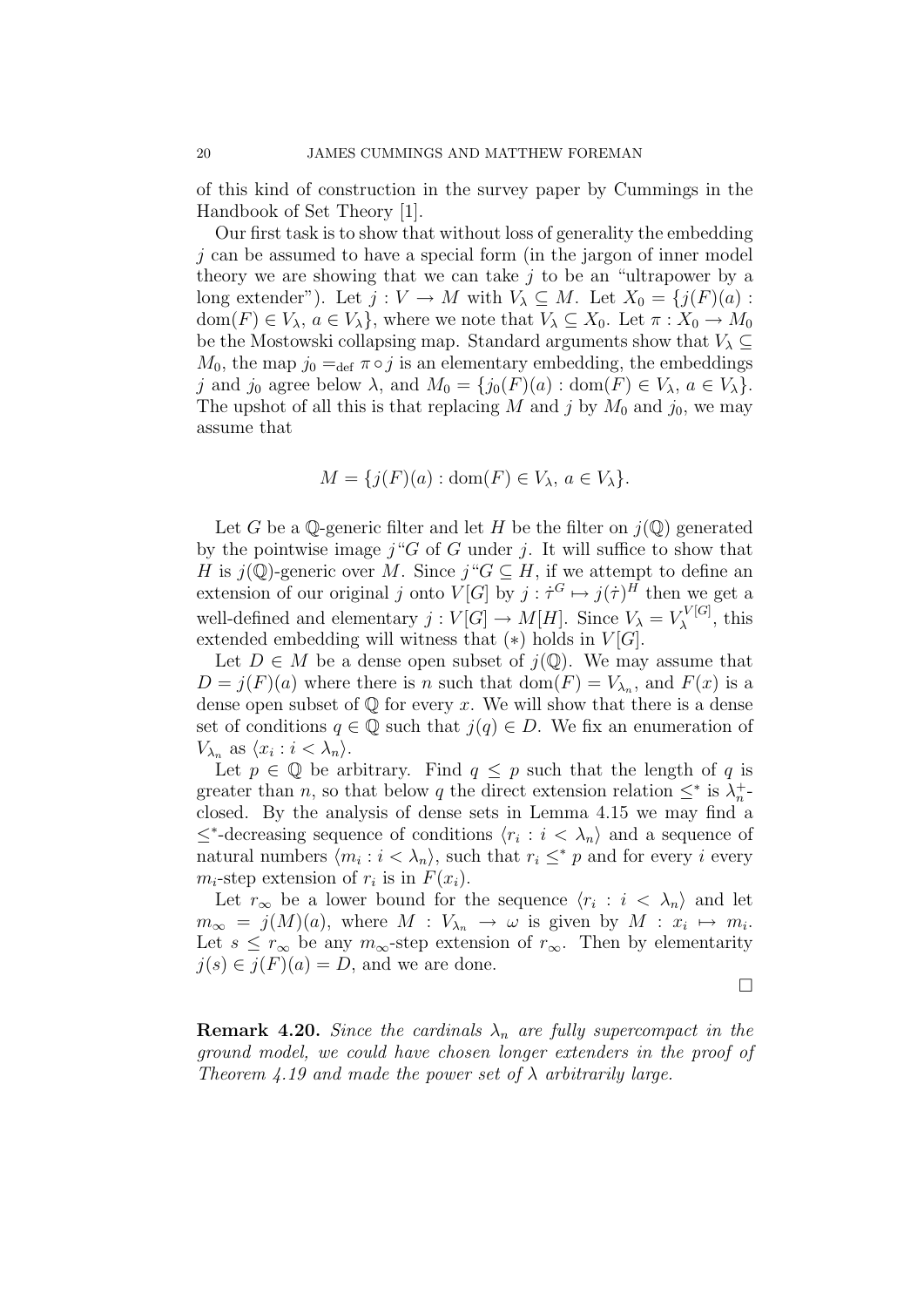**Remark 4.21.** There would be no difficulty in preserving the existence of an elementary  $j: V_{\lambda} \to V_{\lambda}$  while making  $2^{\lambda}$  arbitrarily large, since  $V_{\lambda}$  is not changed by the forcing construction of Theorem 4.19.

**Remark 4.22.** Moti Gitik [10] has observed that one should be able to lower the hypothesis to  $(*)$  (which will clearly be optimal) by using his technology of "extender based forcing with short extenders"[12].

**Remark 4.23.** One of the strongest axioms of the type we have been discussing is the axiom asserting the existence of an embedding  $j$ :  $L(V_{\lambda+1}) \rightarrow L(V_{\lambda+1})$ . Hugh Woodin has developed a detailed structure theory for  $L(V_{\lambda+1})$  under this hypothesis, analogous to the structure theory for  $L(\mathbb{R})$  under AD. Woodin's theory gives [29] a consistency proof for the assertion "there is  $j: V_{\lambda+1} \to V_{\lambda+1}$  with  $2^{\lambda} > \lambda^{+}$ ".

#### 5. A non-reflecting stationary set

We finish by recording a remark on a construction of Sharon [24]. Sharon showed that if  $\mathbb Q$  is an extender-based forcing of the sort described in section 4.3 then  $\kappa_{\omega}^{+} \cap \text{cof}(\omega)$  contains a non-reflecting stationary set. In some of the authors' joint work with Magidor [4], we discovered a number of constructions in which non-reflecting or noncompact objects are constructed from PCF-theoretic scales. In this section we will show that Sharon's construction fits nicely into this framework.

Let  $\vec{f} = \langle f_i : i \langle \mu^+ \rangle$  be a good scale of length  $\mu^+$  in  $\prod_{i \leq \omega} \mu_i$ , where the  $\mu_i$  are regular cardinals and are increasing and cofinal in the singular cardinal  $\mu$ . Let  $S(\vec{f})$  be the subset of  $\mu^+ \cap cof(\omega)$  consisting of those  $\beta$  of cofinality  $\omega$  such there is no  $m < \omega$  and  $B \subseteq \beta$  unbounded in  $\beta$  so that  $\langle f_\gamma(n) : \gamma \in B \rangle$  is strictly increasing for all  $n \geq m$ .

Clearly if  $cf(\alpha) > \omega$  and A, m witness the goodness property at  $\alpha$ then  $\beta \notin S(\vec{f})$  for every  $\beta < \alpha$  such that  $\beta = \sup(A \cap \beta)$ . It follows that if C is a club subset of  $\mu^+$  such that for every  $\alpha \in C \cap \text{cof}(>\omega)$ there exist A and m as above, then  $S(\vec{f}) \cap C$  is non-reflecting; so if  $S(\vec{f})$  happens to be stationary (which may or may not be the case) then we have a construction for a non-reflecting stationary set.

Note that the construction of the last paragraph does not need that  $\langle f_\alpha : \alpha < \mu^+ \rangle$  is cofinal in  $\prod_n \mu_n / finite$ , merely that it is an increasing sequence which is good at almost all  $\alpha \in \mu^+ \cap cof(\geq \omega)$ . Shelah's Trichotomy Theorem ([3]) can be used to show that any such increasing sequence has an exact upper bound g such that  $\lim_{n\to\infty} cf(g(n)) = \mu;$ if  $\langle \bar{\mu}_n : n < \omega \rangle$  enumerates  $\{cf(g(n))\}$  in increasing order then it is easy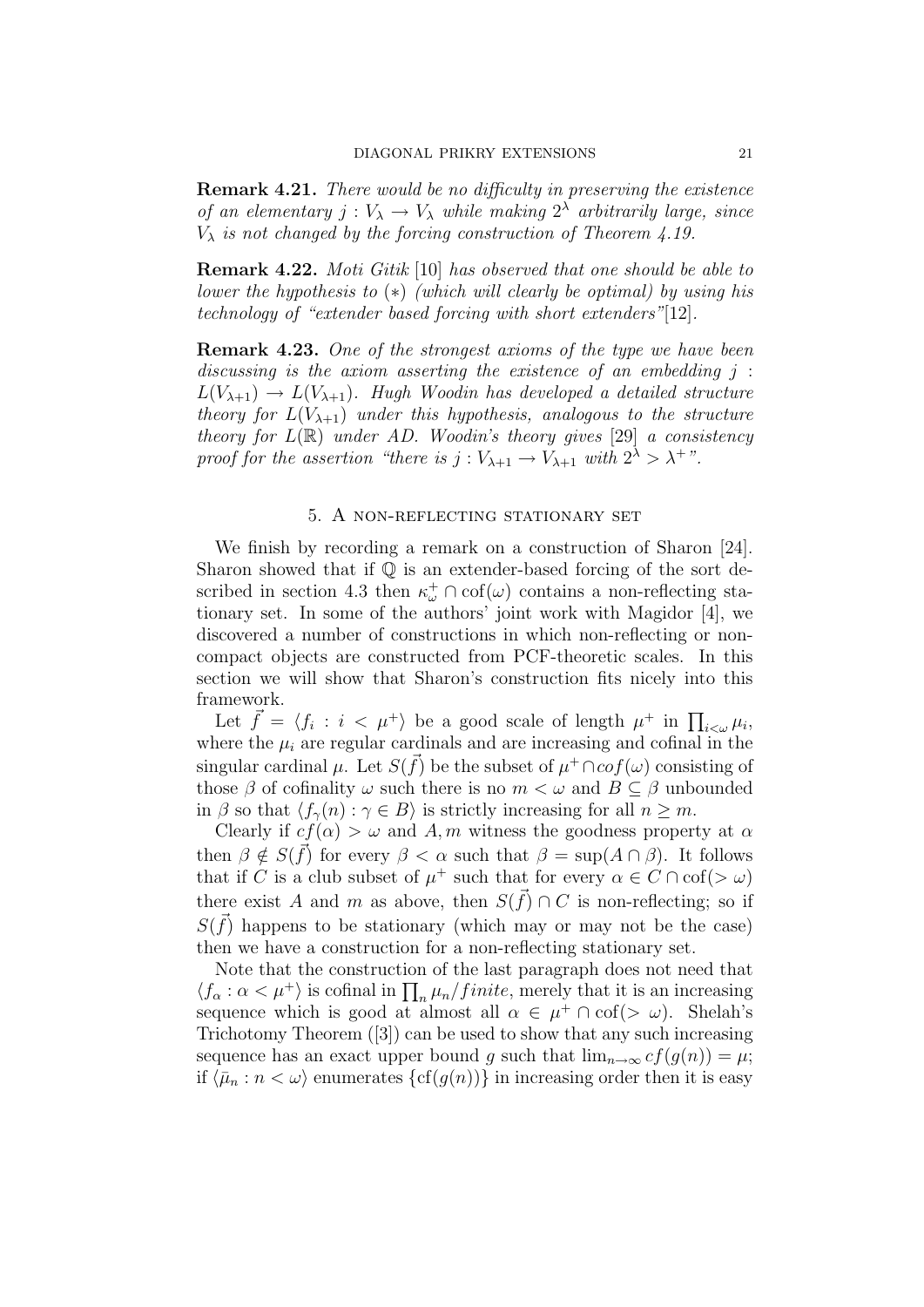to "collapse" our original scale and get a good scale  $\langle g_{\alpha} : \alpha < \mu^+ \rangle$  in  $\prod_n\bar{\mu}_n/finite.$ 

Now let  $\mathbb{Q} = \mathbb{Q}^{\vec{E}}$  be a forcing poset of the sort described in section 4.3, where  $\rho \geq \kappa_{\omega}^{++}$ . Let G be Q-generic and let  $\langle f_{\alpha} : \alpha < \rho \rangle$  be the functions in  $\prod_n \kappa_n$  added by  $\mathbb{Q}$ , as described in subsection 4.4. It is not the case that the  $f_{\alpha}$  are increasing modulo finite. An easy density argument shows that  $f_{\alpha}$  is identically zero for cofinally many  $\alpha < \rho$ . However we can identify a subsequence that is increasing modulo finite.

Recall that conditions in Q have the form

$$
p = \langle f_0^p, f_1^p, \dots, f_{l-1}^p, (a_l^p, A_l^p, f_l^p), (a_{l+1}^p, A_{l+1}^p, f_{l+1}^p), \dots \rangle
$$

where  $a_n^p \subseteq \rho$  with  $|a_n^p| < \kappa_n$  and  $a_n^p \subseteq a_{n+1}^p$ . Define  $X_p = \bigcup_{i \geq l} a_l^p$  $\frac{p}{l}$  for each p, and then in  $V[G]$  define  $X = \bigcup_{p \in G} X_p$ . The following facts are routine:

- (1) For every  $\alpha < \rho$ ,  $f_{\alpha} \notin V$  if and only if  $\alpha \in X$ .
- (2)  $X \cap \kappa_{\omega}^{+}$  is unbounded in  $\kappa_{\omega}^{+}$ .
- (3) If we enumerate  $X \cap \kappa_{\omega}^{+}$  in increasing order as  $\langle \alpha_j : j < \kappa_{\omega}^{+} \rangle$  and define  $h_j = f_{\alpha_j}$ , then  $\langle h_j : j \times \kappa_{\omega}^+ \rangle$  is an increasing sequence in  $\prod_n \kappa_n / finite$ .  $\kappa_n$  / finite.
- (4)  $p \Vdash \alpha \in \dot{X}$  if and only if  $\alpha \in X_p$ .
- (5) If  $\beta < \rho$  with  $cf(\beta) > \omega$ , then  $p \Vdash \beta = \sup(\dot{X} \cap \beta)$  if and only if there is  $m < \omega$  such that  $\beta = \sup(a_m^p \cap \beta)$ .

Note that the last claim fails for  $\beta$  with  $cf(\beta) = \omega$ . In that case there are two ways that a condition p may force that  $\beta = \sup(X \cap \beta)$ ; either there is m with  $\beta = \sup(a_m^p \cap \beta)$ , or no such m exists and the sequence  $\langle \sup(a_n^p \cap \beta) : \text{lh}(p) \leq n < \omega \rangle$  is cofinal in  $\beta$ .

Now we start to analyse the sequence  $\langle h_j : j < \kappa_{\omega}^+ \rangle$ .

**Lemma 5.1.** For every  $\beta \in \kappa_{\omega}^+ \cap cof(\gt \omega)$  there exist  $A \subseteq \beta$  unbounded and  $m < \omega$  such that  $\langle h_j(n) : j \in A \rangle$  is strictly increasing for all  $n \geq m$ .

*Proof.* Let  $\beta < \kappa_{\omega}^+$  with  $cf(\beta) > \omega$  and define  $\gamma = \sup(X \cap \alpha_{\beta})$ . Note that  $X \cap \gamma = {\alpha_i : i < \beta}, \text{ and } \gamma = \sup(X \cap \gamma) = \sup_{i < \beta} \alpha_i$ . In particular cf( $\gamma$ ) = cf( $\beta$ ) > ω. Choose  $p \in G$  such that  $p \Vdash \gamma$  =  $\sup(X \cap \gamma)$ , and fix m such that  $\gamma = \sup(a_m^p \cap \gamma)$ . Let  $A^* = a_m^p \cap \gamma$ , so that  $A^* \subseteq X \cap \gamma$  with  $\sup(A^*) = \gamma$ .

For every  $n \geq m$  we have that  $A^* \subseteq a_n^p$ , and also every  $\nu \in A_p^n$  is sorted for  $a_n^p$ . It follows easily from the second clause in Definition 4.3 and the definition of the functions  $f_{\alpha}$  that

$$
p \Vdash \langle f_{\alpha}(n) : \alpha \in A^* \rangle
$$
 is strictly increasing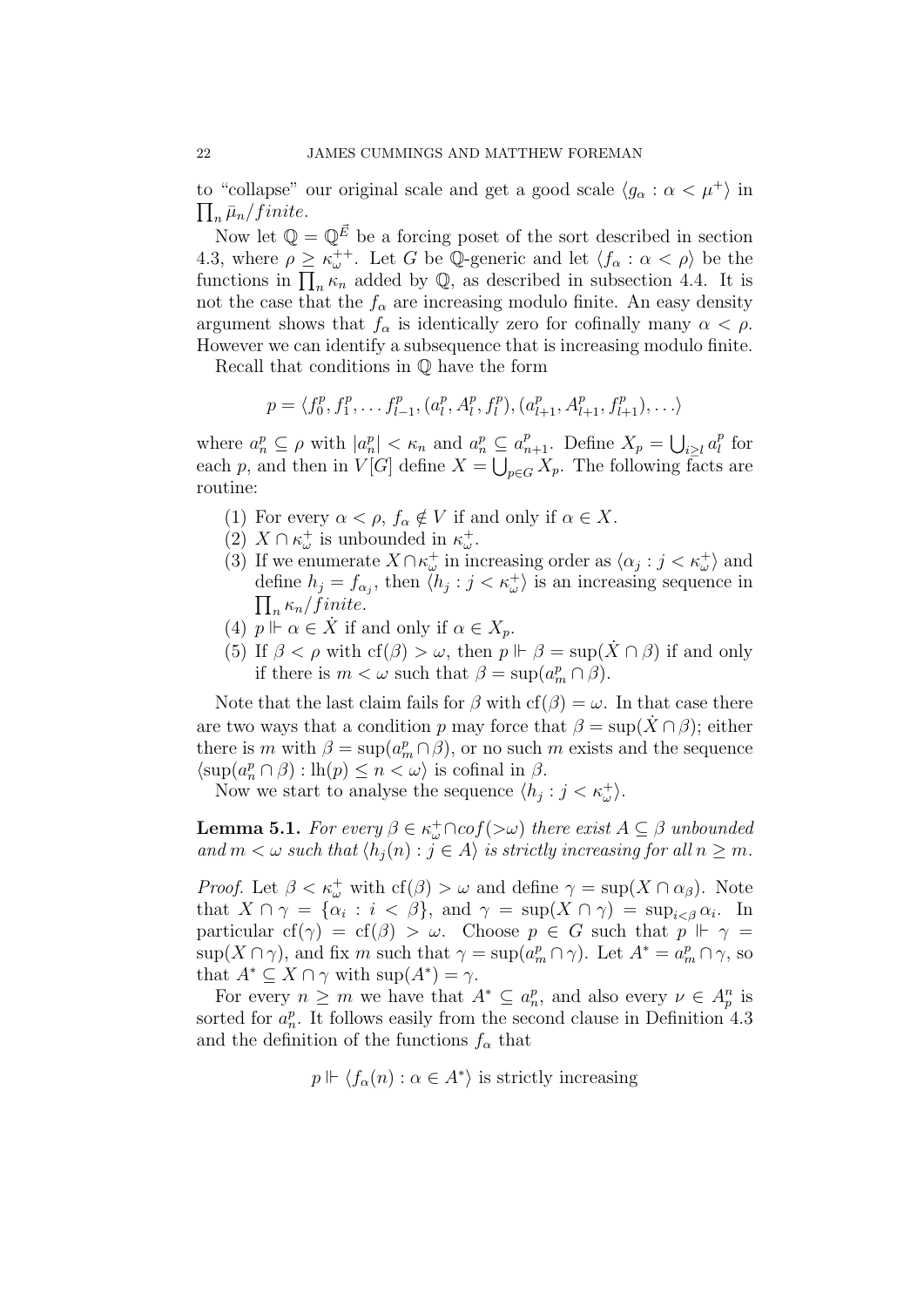for every  $n \geq m$ . If we now let  $A = \{i \leq \beta : \alpha_i \in A^*\}$  then A is unbounded in  $\beta$ , and  $\langle h_i(n) : i \in A \rangle$  is strictly increasing for all  $n \geq m$ .

The preceding lemma says that  $\vec{h}$  is good at every  $\beta \in \kappa_{\omega}^{+} \cap cof(\gt \omega)$ , so by the discussion at the start of this section  $S(\vec{h}) \cap \beta$  is non-stationary for every such  $\beta$ . The proof of the following lemma mildly simplifies Sharon's argument that  $S(\vec{h})$  is stationary.

**Lemma 5.2.** In  $V[G]$  the set  $S(\vec{h})$  is stationary.

*Proof.* Let  $p \in \mathbb{Q}$  and let  $\dot{C}$  be a name for a club subset of  $\kappa^{\pm}_{\omega}$ . Let  $\theta$ be a very large regular cardinal, let  $\lt_\theta$  be a wellordering of  $H_\theta$  and let  $N \prec (H_\theta, \in, \leq_\theta)$  be such that  $|N| = \kappa_\omega \subseteq N$ , N contains everything relevant, and  $cf(\beta) = \omega$  where  $\beta =_{\text{def}} N \cap \kappa_{\omega}^+$ .

Using Corollary 4.17 and the facts that  $N$  is an elementary substructure and  $cf(\beta) = \omega$ , we build a sequence of conditions  $\langle p_n : n \langle \omega \rangle$ and a sequence of ordinals  $\langle \beta_n : n < \omega \rangle$  such that

- (1)  $p_0 = p, \beta_0 = 0.$
- (2)  $p_n \in N \cap \mathbb{Q}$  and  $\beta_n \in N \cap \kappa_\omega^+$ .
- $(3)$   $p_{n+1} \leq_1^{\sharp}$  $lim_{(p)\text{+}n} p_n.$
- (4)  $p_{n+1}$  forces that the  $\beta_n^{\text{th}}$  point of X is less than  $\beta_{n+1}$ .
- (5)  $p_{n+1}$  forces that min( $C \setminus \beta_n$ ) is less than  $\beta_{n+1}$ .
- (6)  $\langle \beta_n : n < \omega \rangle$  is increasing and cofinal in  $\beta$ .

By clause 4 of Lemma 4.11, we find a condition  $p_{\infty}$  such that  $p_{\infty}$  is a lower bound for the  $p_n$  in the strong sense that  $p_{\infty} \leq \frac{1}{2}$  $\lim_{\hbox{lh}(p)+n} p_n$  for all *n*. In particular if  $\eta_n =_{\text{def}} \sup((a_{\ln(p)+n}^{p_\infty} \cup \text{dom}(f_{\ln(p)}^{p_\infty}))$  $\lim_{\mathrm{lh}(p)+n}$ )  $\cap$   $\beta$ ), then  $\eta_n < \beta$ .

Now we define  $r \leq^* p_\infty$  such that for all n

$$
\text{dom}(f_{\text{lh}(p)+n}^r) = \text{dom}(f_{\text{lh}(p)+n}^{p_{\infty}}) \cup [\eta_n, \beta),
$$

and  $f_{\mathrm{lh}(n)+p}^r$  is identically zero on the interval  $[\eta_n, \beta)$ . Then r forces that

- (1)  $\beta \in C$ .
- (2) ot( $X \cap \beta$ ) =  $\beta$ .
- (3) If B is any unbounded subset of  $X \cap \beta$  and  $n < \omega$ , then  $\langle f_\gamma(n) :$  $\gamma \in B$  is eventually zero.

The conclusion follows.

We did not need to know the exact upper bound for the scale  $\langle h_j :$  $j < \kappa_{\omega}^{+}$  in this argument. However it is a natural question to ask what this upper bound is, especially in the light of the results of Section 2.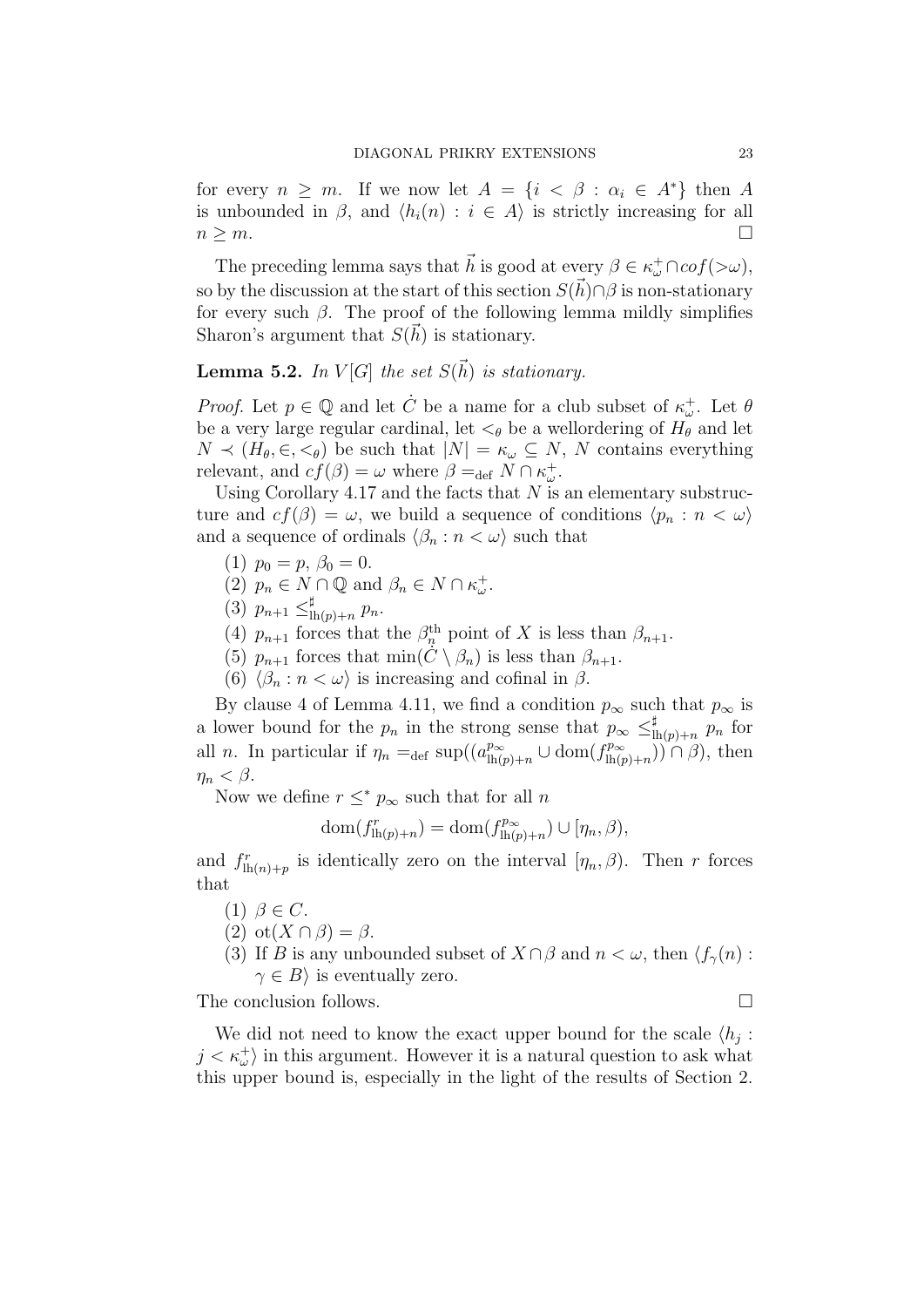We finish by sketching a computation of this exact upper bound. We speculate that a further PCF analysis may shed more light on singular cardinal combinatorics in the generic extension by Q, but do not pursue this here.

We recall that for each n we generated a sequence of measures  $\langle E_{\alpha}^n :$  $\alpha < \rho$  by  $E_{\alpha}^n = \{ X \subseteq \kappa_n : \alpha \in j_n(X) \}$ , where  $j_n : V \to M_n$  has critical point  $\kappa_n$  and all bounded subsets of  $\rho$  are in  $M_n$ . For each n we have that  $E_{\alpha}^n \leq_{RK} E_{\beta}^n$  if and only if there is  $f : \kappa_n \to \kappa_n$  with  $j_n(f)(\beta) = \alpha$ , and any such function f Rudin-Keisler projects  $E_\beta$  to  $E_{\alpha}$ . We fixed  $\pi_{\alpha\beta}^n$  such that  $j_n(\pi_{\alpha\beta}^n)(\beta) = \alpha$  whenever  $E_{\alpha}^n \leq_{RK} E_{\beta}^n$ .

**Claim 5.3.** In V[G] there is  $\gamma \in X$  such that  $\kappa^+_{\omega} < \gamma$  and  $E^n_{\kappa}$  $\zeta_{\kappa_{\omega}^{+}}^{n} \leq_{RK} E_{\gamma}^{n}$ for all n.

*Proof.* Let p be an arbitrary condition. We will show how to find  $q \leq p$ which forces a suitable  $\gamma$  into X. Let  $\Phi: On \to On$  be some absolutely definable function such that for every infinite regular cardinal  $\mu$ ,  $\Phi \upharpoonright \mu$ is a  $\mu$ -to-one map from  $\mu$  to  $\mu$ ; such a function is easily defined using Gödel's pairing function. Choose  $\gamma < \kappa_{\omega}^{++}$  which does not appear in p, and is such that  $\kappa^+_{\omega} < \gamma$  and  $\Phi(\gamma) = \kappa^+_{\omega}$ . Since  $\Phi$  has an absolute definition it is easy to check that  $j_n(\Phi \upharpoonright \kappa_n)(\gamma) = \Phi(\gamma) = \kappa_\omega^+$  for all n. Now we may extend p to force  $\gamma$  into X.

Working in  $V[G]$ , let  $\gamma$  be the least ordinal as in the last claim, and define a function  $h \in \prod_n \kappa_n$  by  $h(n) = \pi_{\kappa}^n$  $\int_{\kappa_{\omega,\gamma}}^{\infty} (f_{\gamma}(n))$ . The intuition behind this definition is that  $\kappa^{\pm}_{\omega}$  may not be an element of X, but that if it were then this is (mod finite) the function which would appear as  $f_{\kappa^+_{\omega}}$ .

We claim that h is an exact upper bound for  $\langle h_j : j < \kappa_{\omega}^+ \rangle$  in  $V[G]$ . Start by noting that since  $X \cap \kappa_{\omega}^+$  is unbounded in  $\kappa_{\omega}^+$ ,  $\{f_{\delta} : \delta \in$  $X \cap \kappa_{\omega}^{+} = \{h_j : j < \kappa_{\omega}^{+}\}.$ 

Let p be a condition forcing that  $\dot{g}(n) < h(n)$  for all n. Extending p if necessary, we may assume that p determines the value of  $\gamma$ , in particular p forces that  $\gamma$  is in X. By the same sort of diagonalisation argument as in Lemma 4.15) we may build a condition  $q \leq^* p$  and a sequence of functions  $\langle H_n : lh(q) \leq n \langle \omega \rangle$ , such that  $dom(H_n) = A_n^q$ and q forces that  $\dot{g}(n) = H_n(f_{\text{max }a_n^q}(n))$ . Extending q further we may also assume that  $\gamma \in a_l^q$  $\frac{q}{lh(q)}.$ 

Let  $\rho_n = \max a_n^q$ , and let  $\beta_n = j_n(H_n)(\rho_n)$ . We claim that  $\beta_n <$  $\kappa_{\omega}^+$ . To see this note that q forces that  $f_{\gamma}(n) = \pi_{\gamma \rho_n}(f_{\rho_n}(n))$ , and so it forces that  $h(n) = \pi_{\kappa \to \gamma} \circ \pi_{\gamma \rho_n}(f_{\rho_n}(n))$ . Furthermore q forces that  $\dot{g}(n) = H_n(f_{\rho_n}(n))$ , and the possible values of  $f_{\rho_n}(n)$  are exactly the elements of  $A_n^q$ . Finally q forces that  $\dot{g}(n) < \dot{h}(n)$ . So for all  $\nu \in A_n^q$ ,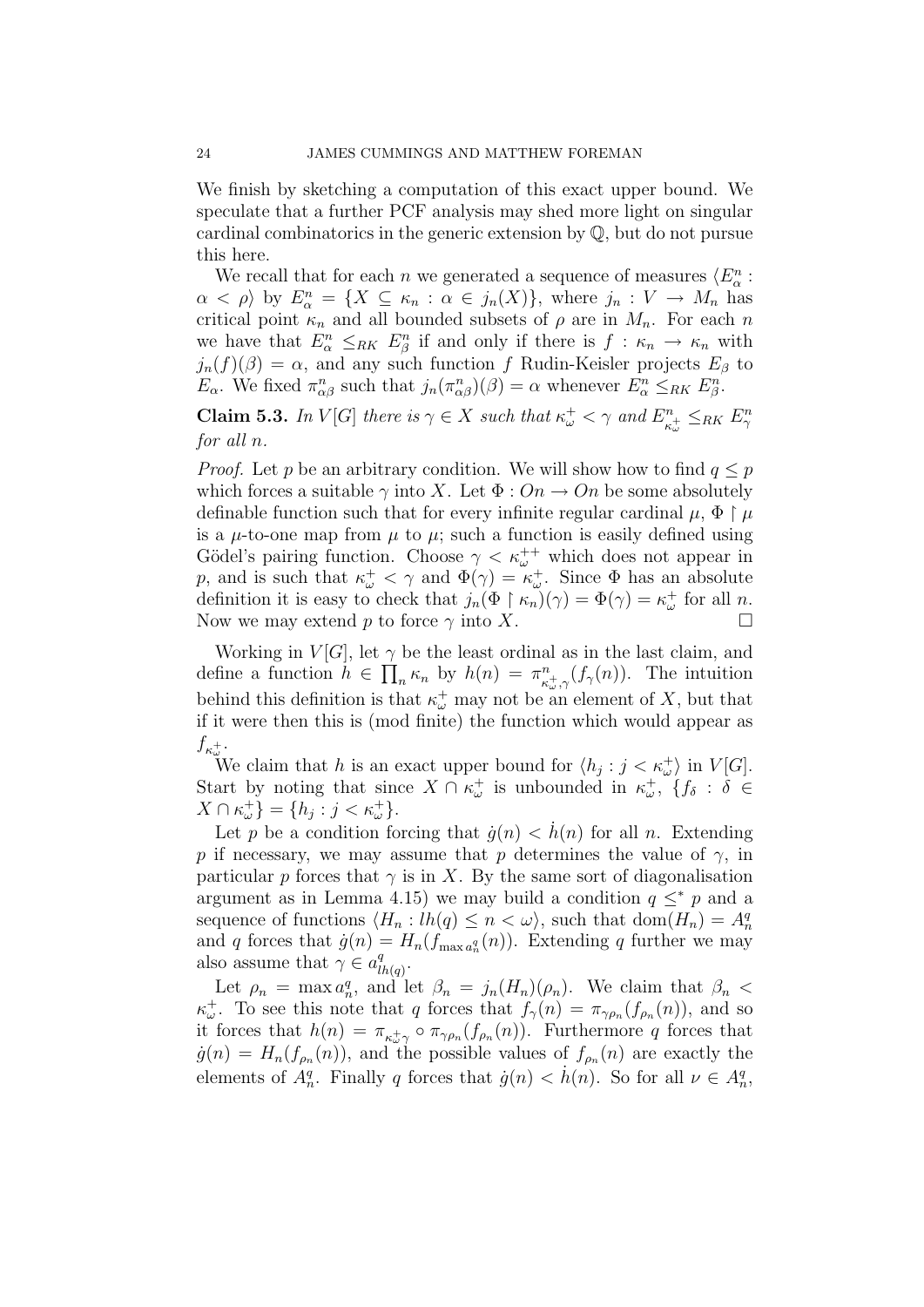$H_n(\nu) < \pi_{\kappa^+_{\omega} \gamma} \circ \pi_{\gamma \rho_n}(\nu)$ ; since  $A_{\nu}^q \in E_{\rho_n}^n$  it follows from the definitions that  $\beta_n = j_n(H_n)(\rho_n) < \kappa_{\omega}^+$  as claimed.

To finish we find  $r \leq q$  and  $\delta$  such that  $\sup_{lh(q)\leq n\lt \omega} \beta_n < \delta < \kappa_\omega^+$ , and  $r \Vdash \delta \in \dot{X}$ . By similar arguments to those in the previous paragraph, it is routine to check that  $r \Vdash \dot{g} \lt^* f_\delta$ . This concludes the proof that h is an exact upper bound.

We have proved that Sharon's construction of a non-reflecting stationary set in [24] can be presented as follows.

**Remark 5.4.** If  $\mathbb Q$  is an extender based forcing of the sort described in section 4.3, then in the generic extension

- (1) There is a good scale of length  $\kappa^+_{\omega}$ .
- (2) The non-reflecting set constructed from that good scale is stationary.

#### **REFERENCES**

- 1. J. Cummings, Iterated forcing and elementary embeddings, To appear in the Handbook of Set Theory.
- 2. Separate 2. Collapsing successors of singulars, Proceedings of the American Mathematical Society 125 (1997), no. 9, 2703–2709.
- 3. Solution St. 2015, Notes on singular cardinal combinatorics, Notre Dame Journal of Formal Logic 46 (2005), no. 3, 251–282.
- 4. J. Cummings, M. Foreman, and M. Magidor, Squares, scales and stationary reflection, Journal of Mathematical Logic 1 (2001), no. 1, 35–98.
- 5. The non-compactness of square, The Journal of Symbolic Logic 68 (2003), no. 2, 637–643.
- 6. \_\_\_\_, *Canonical structure in the universe of set theory.* I, Annals of Pure and Applied Logic 129 (2004), no. 1-3, 211–243.
- 7. Canonical structure in the universe of set theory. II, Annals of Pure and Applied Logic 142 (2006), no. 1-3, 55–75.
- 8. M. Foreman, Some problems in singular cardinals combinatorics, Notre Dame Journal of Formal Logic 46 (2005), no. 3, 309–322.
- 9. M. Foreman and M. Magidor, A very weak square principle, Journal of Symbolic Logic 62 (1997), no. 1, 175–196.
- 10. M. Gitik, Personal communication.
- 11.  $\frac{1}{1}$ , *Prikry-Type Forcings*, To appear in the Handbook of Set Theory.
- 12. Slowing up power of a singular cardinal—wider gaps, Annals of Pure and Applied Logic 116 (2002), no. 1-3, 1–38.
- 13. M. Gitik and M. Magidor, Extender based forcings, The Journal of Symbolic Logic 59 (1994), no. 2, 445–460.
- 14. M. Gitik and A. Sharon, On SCH and the approachability property, Proceedings of the American Mathematical Society 136 (2008), no. 1, 311–320.
- 15. T. Jech, On the cofinality of countable products of cardinal numbers, A tribute to Paul Erdős, Cambridge Univ. Press, Cambridge, 1990, pp. 289–305.
- 16. Akihiro Kanamori, The Higher Infinite, second ed., Springer Monographs in Mathematics, Springer-Verlag, Berlin, 2003.